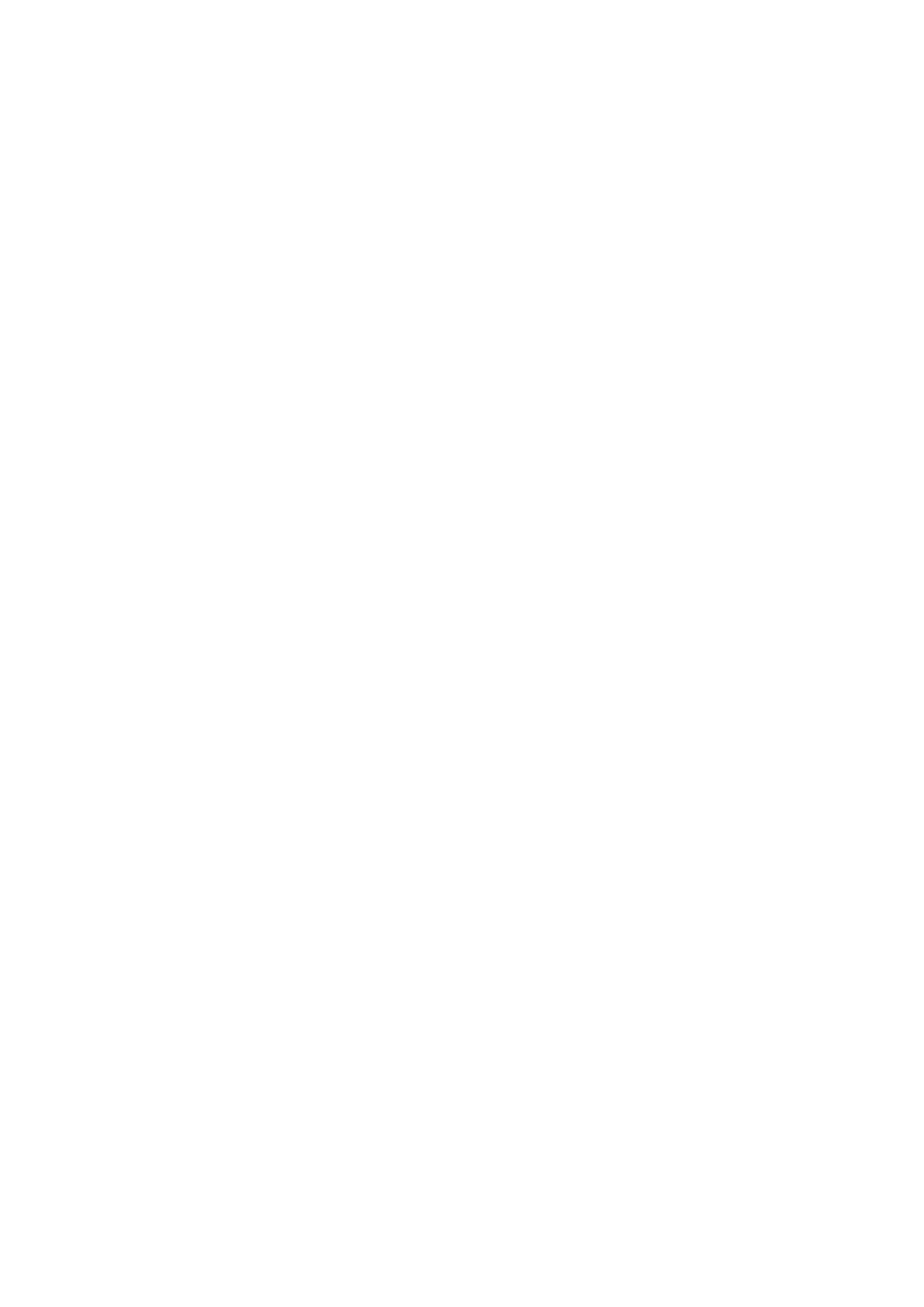# MODULE 13. IP Issues in Franchising

# **OUTLINE**

# **LEARNING POINT 1: Franchising**

- 1. What is franchising?
- 2. Types of franchising arrangements

# **LEARNING POINT 2: Preparing to franchise**

- 1. Due diligence
- 2. Initiating the relationship
- 3. Franchise agreement

# **LEARNING POINT 3: Managing a franchise relationship**

- 1. The operations manual
- 2. Improvements and training
- 3. Quality control

# **LEARNING POINT 4: Termination**

- 1. Contract duration and renewal
- 2. Default and termination
- 3. Dispute settlement
- 4. Post termination issues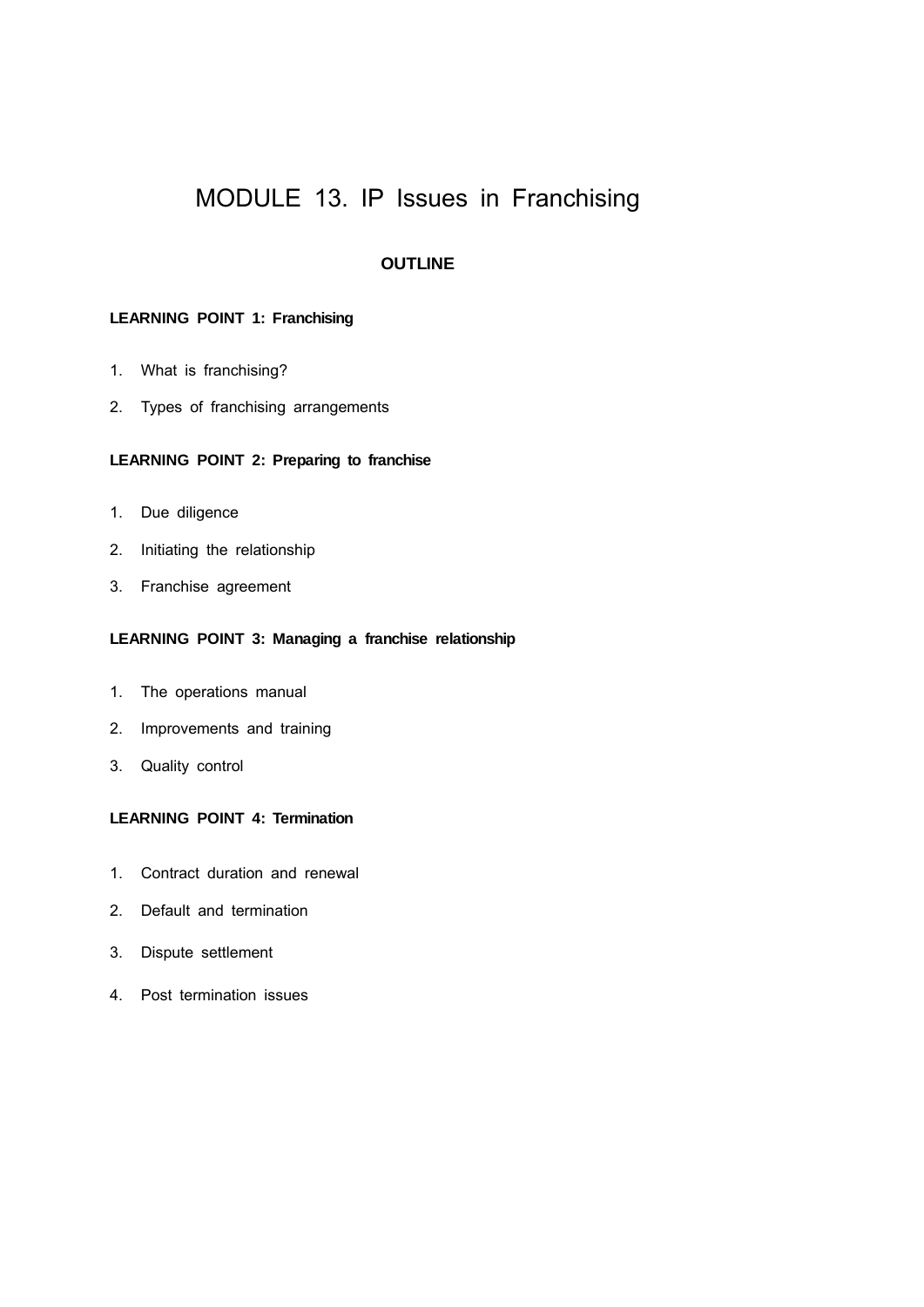# **INTRODUCTION**

A business that is bringing in profits and that has captured the interest of a market will naturally seek to expand. Franchising is one of the fastest growing and popular strategies for business expansion. It is where a person (franchisor) who has developed a certain way of doing a business gives another (franchisee) the right to use that business model in exchange for a fee.

Along with the right to use the business model the franchisor will license to the franchisee the intellectual property rights and know-how associated with that business as well as provide training and support to the franchisee. In essence, a successful business is being replicated and run by entrepreneurs who are called franchisees under the supervision, control and assisted by the owner of the business model, the franchisor.

# **LEARNING OBJECTIVES**

- 1. You understand franchising as a means for business expansion.
- 2. You understand the role of intellectual property in franchising.
- 3. You understand the importance of managing these intellectual property rights.
- 4. You understand the cost of not managing these rights effectively.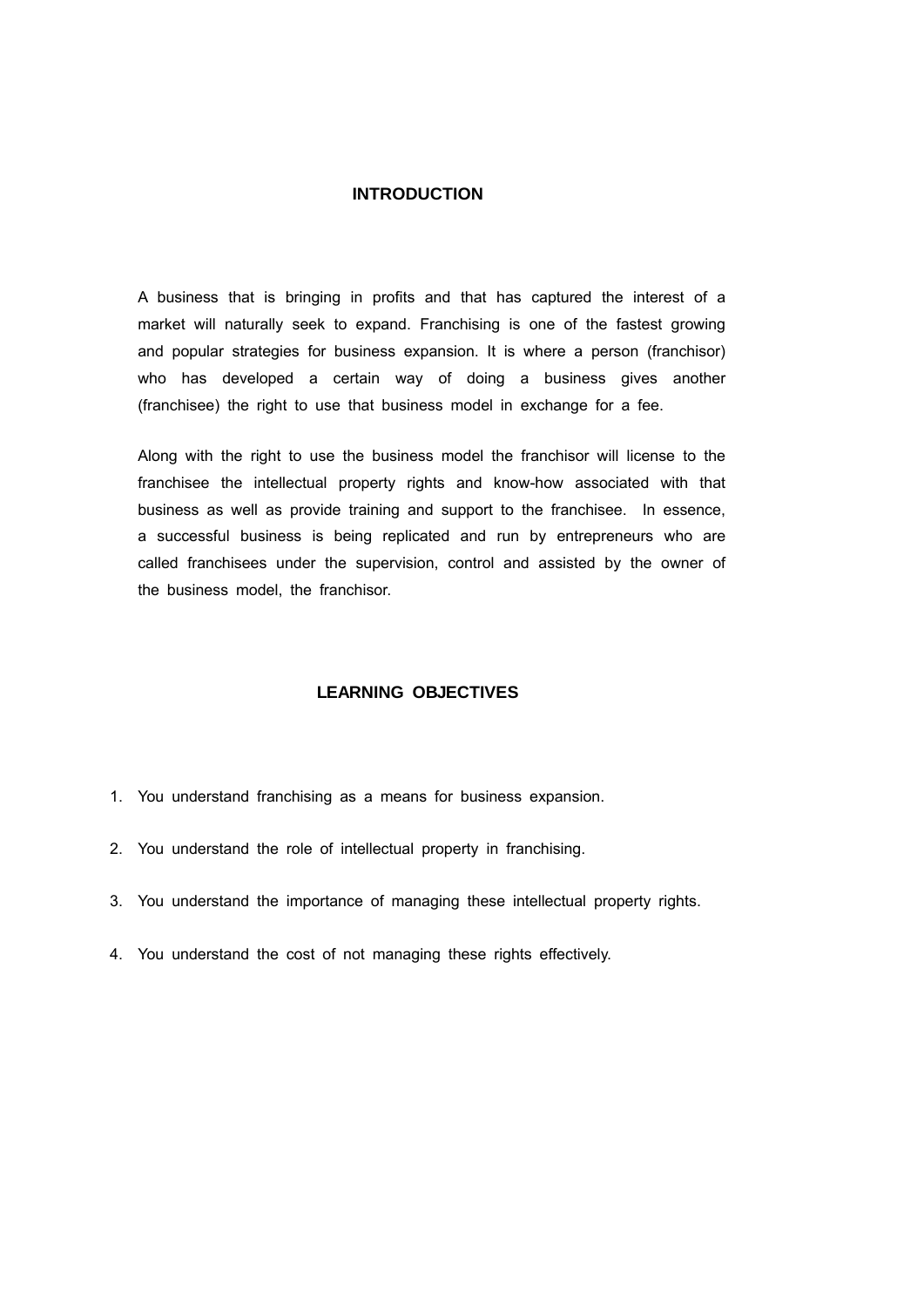# **LEARNING POINT 1: Franchising**

#### **1. What is a franchise?**

# **a. Main Concept**

Franchising is where a person(franchisor) who has developed a certain way of doing a business gives another(franchisee) the right to use that business model in exchange for a fee. The business has built a certain reputation and has brand recognition.

In essence, a successful business is being replicated and run by entrepreneurs who are called franchisees under the supervision, control and assisted by the owner of the business model, the franchisor.



### **IP issues in franchising**

- · Along with the right to use the business model the franchisor will license to the franchisee the intellectual property rights and know-how associated with that business as well as provide initial and ongoing training and support.
- · The intellectual property rights that are licensed in a franchising arrangement almost always include trademarks, copyright and often include trade secrets, industrial designs and patents - depending on the nature of the business.

One could say that franchising is a special type of licensing arrangement in that it involves the right to use a business model which necessarily includes the right to use the intellectual property rights integral to that business along with support, training and mentoring.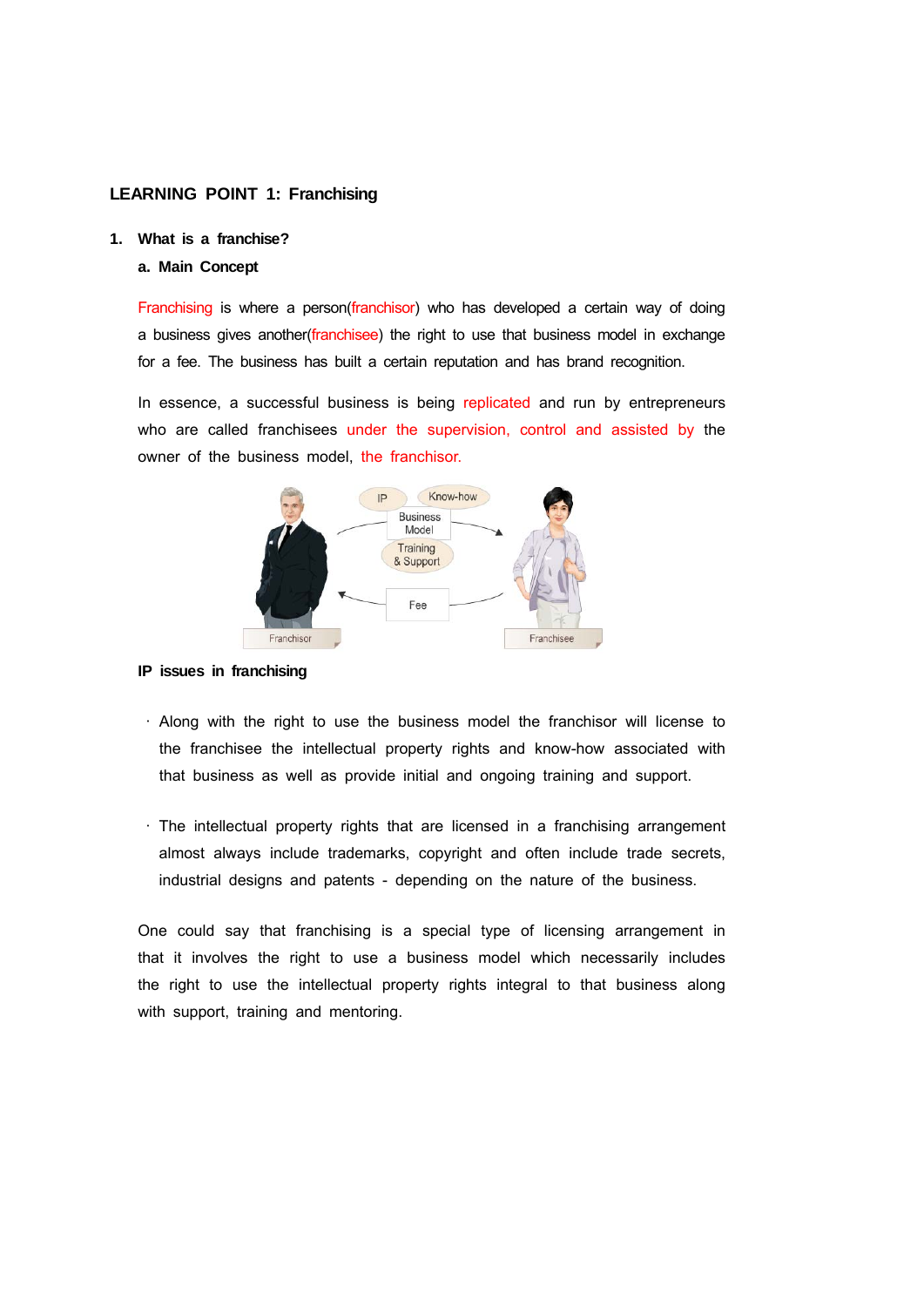#### **Learn more: Non-franchisable business**

Not all businesses are "franchisable". In order for a business to be capable of being franchised it has to be capable of being replicated.

The following kinds of businesses are not considered "replicable" and do not lend themselves to the franchise model:

- · Creative business : Creative businesses require particular skills whether of an artistic or creative nature which cannot be easily taught so they are not replicable.
- · Technical business : Technical businesses are unlikely to be franchised because in the great majority of franchises a relatively short period of induction training is provided by the franchisor.

Also low margin businesses as well as businesses that cannot sustain themselves for at least five years do not lend themselves to franchising.

# **More Reference 1 Case studies**

# **Example 1**

Toast sandwiches have long been a staple in Korea's road food culture. Over the past decade, Sukbong Toast has led the toast sandwich industry, transforming the traditional toast sandwich market from road food culture to in-store franchise business.



Sukbong Toast has been ranked as a "Mukyodong Top5 Specialty" and is recognized as one of the most outstanding products sold in downtown Seoul. Sukbong Toast is a registered trademark,

and the method of making this unique product is a trade secret. The brand emphasizes the freshness and cleanliness of its ingredients and strives to provide the modern, health-conscious customer with the best quality sandwiches. There are more than 250 Sukbong Toast stores throughout South Korea.

#### **Example 2**

Jawed Habib is one of the leading hair & beauty salon chains in India. It operates around 225 salons and training institutes in 21 states and 67 cities across India, mostly through the franchising business format.



The format specifies the location, design, the number of staff, incentives,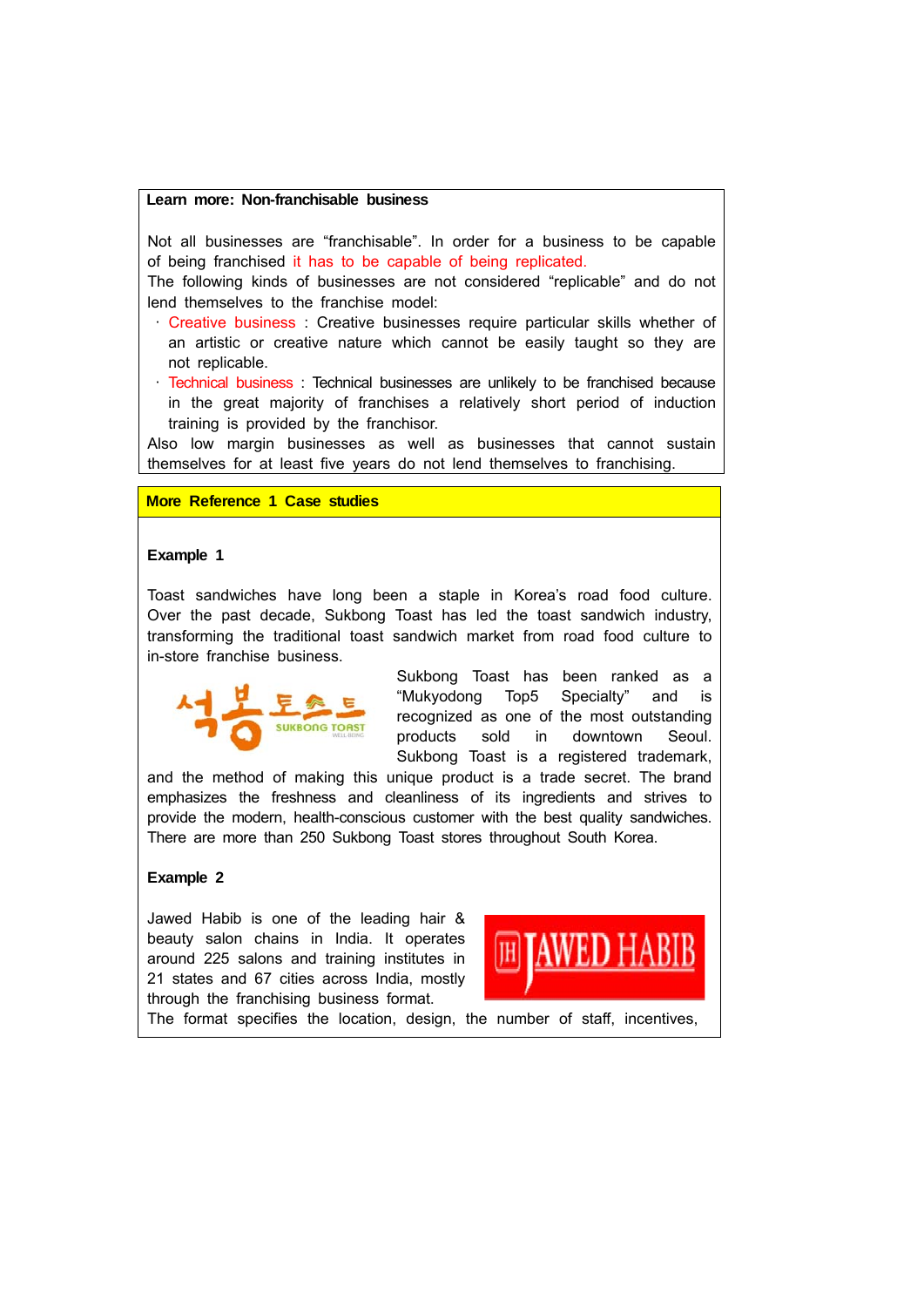advertisement, facilities, royalties, etc. It gives potential franchisees the option of three possible variations of the business represented by three variants of its registered trademark.







# **Example 3**

Ya Kun has made over fifteen national trademark applications with the Intellectual Property Office of Singapore (IPOS) for its "Ya Kun" name, the "Ya Kun Kaya Toast Coffee Stall Since 1944" slogan; various posters representing the company's history; and the names of popular products such as "Toastwich." It has also made an international application under the Madrid system for its name and slogan.



A key to Ya Kun's intellectual property is its know-how represented in its trade secrets. The company's coveted kaya jam recipe is a closely guarded family trade secret, and it is manufactured in a separate, family-owned facility by staff made of family members only. Mr. Loi, and his family work hard to ensure that this recipe is not disclosed. Another important trade secret is Ya Kun coffee; which uses a special mix of various types of coffee beans which gives it a special aroma and flavor.





Ya Kun Kaya Toast<br>Coffeestall since 1944

Nostalgia is an important element in Ya Kun locations, so all outlets display the same posters depicting images of bygone days and the history of Ya Kun. While these posters are protected nationally through trademark applications, they, along with all of Ya Kun's manuals and other materials

used in its franchise system, are also protected through copyright. Text relating to the history and profile of Ya Kun is also displayed in the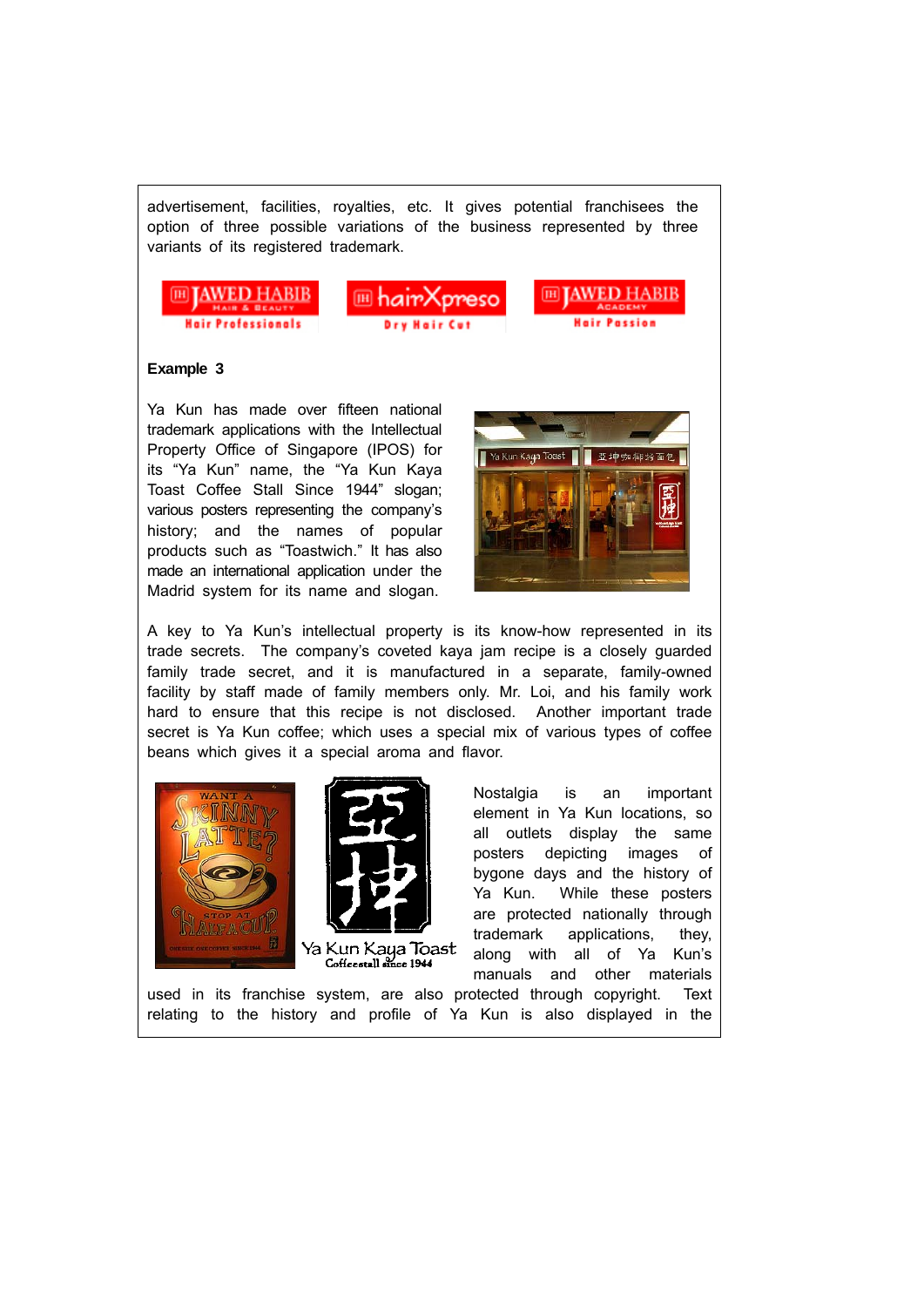company's outlets in Singapore, and thus enjoys copyright protection.

The Ya Kun franchise package gives franchisees the right to operate the Ya Kun Kaya Toast concept, use of Ya Kun's distinctive identity and trademark, initial and ongoing support, free exchange of new ideas, research and development (R&D) and marketing and public relations, in addition to being provided with a steady supply of official Ya Kun products.

A valuable intellectual property portfolio comprising trademarks, copyright and trade secrets coupled with an effective franchising system has propelled Ya Kun to international success. Ya Kun's intellectual property combines perfectly with its brand recognition to associate Ya Kun products with quality, nostalgia and a home-grown company that has wide appeal.

# **Example 4**

Pollo Campero®, a Guatemalan company, first opened its doors to consumers in 1971 in Guatemala City. As well as operating in more than 130 locations in Guatemala, Pollo Campero has a presence in 13 countries in the Americas, Europe and Asia. Its restaurants serve more than 80 million customers annually.



The distinguishing characteristics of the Pollo Campero franchise system include proprietary and registered trademarks; distinctive restaurant exterior and interior design, décor, color, identification schemes and furnishings; special menu items; the unique flavor of its fried or roasted chicken, which is marinated and breaded with a secret formula; standards, specifications, requirements and operations procedures; manufacturing, distribution and delivery; quality and safety of products and services offered; management systems/programs; training and assistance; marketing, advertising and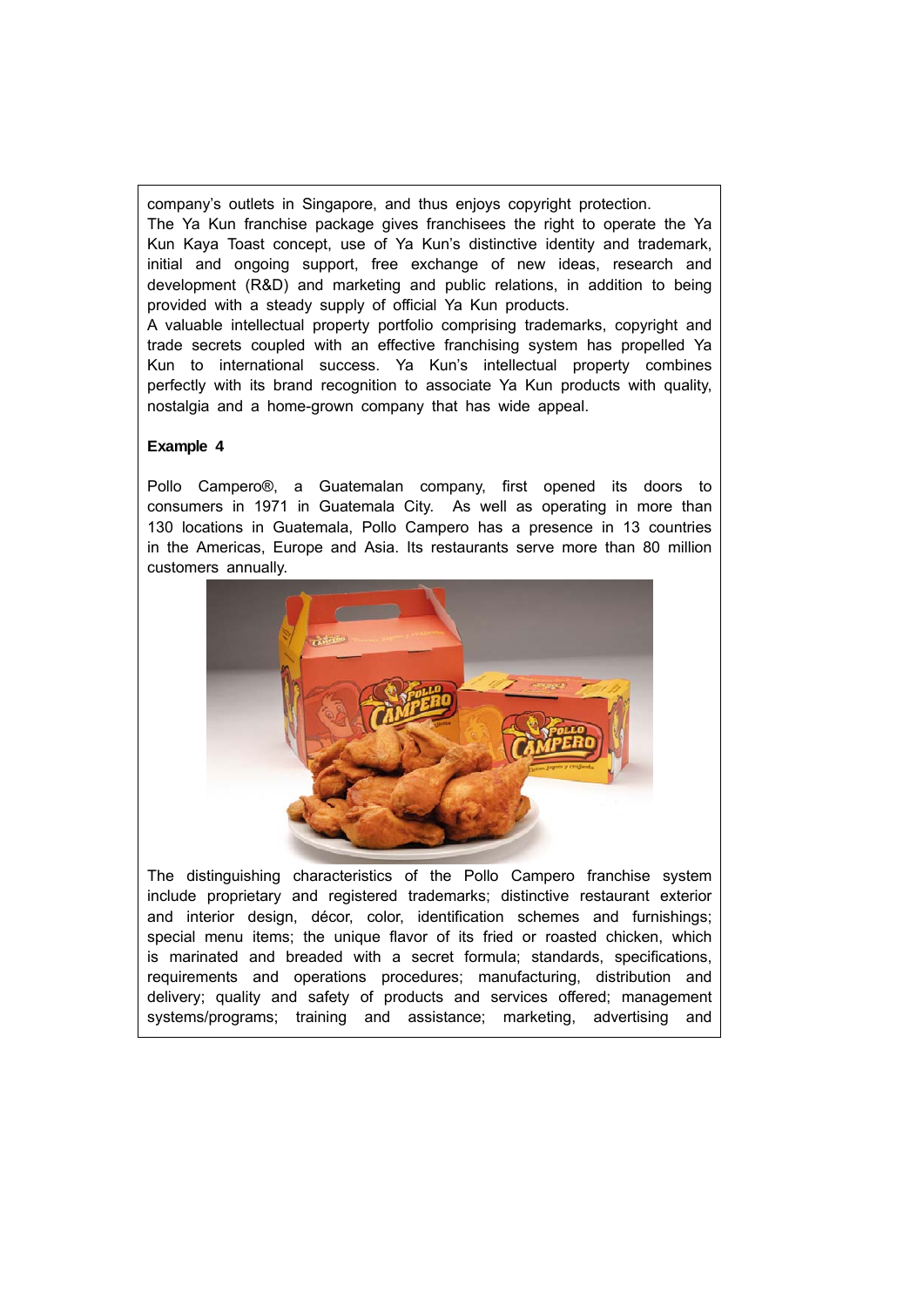

Franchisees are authorized to use the proprietary information in Pollo Campero's Confidential Operations Manuals for the operation of the franchise. Franchisees may not, at any time, communicate or divulge any confidential information, trade secrets, knowledge, or know-how concerning the methods of operation of the franchise which Campero provides to them, including product information, sales information, customer information and merchandising systems. Franchisees may communicate this confidential information only to employees who need access to the information in order to operate the franchise. Any information, knowledge or know-how (including drawings, materials, equipment, specifications, techniques and other data which Campero marks as confidential) together with any information, knowledge or know-how that is derived from an analysis of this data is confidential, except information that is already in the public domain.

### **Example 5**



Jollibee and several variants of the mark are registered trademarks in the Philippines and many other Asian countries, and also in the United Kingdom of Great Britain and Northern Ireland, the United States of America and Europe.

Today, Jollibee Foods Corporation uses six different brands (including "Jollibee" for its core fast food business; "Greenwich" for its pizza and past a chain, and "Chowking" for its oriental food outlets). It owns many trademarks

including "Bee Happy", "Yumburger", "Chickenjoy" and "Amazing Aloha" and has registered all of its logos, some of them in several countries. Jollibee Foods Corporation relies on a franchising model for the operation of about half of its outlets in the Philippines. In order to protect the company's high quality and service standards, potential franchisees must conform to a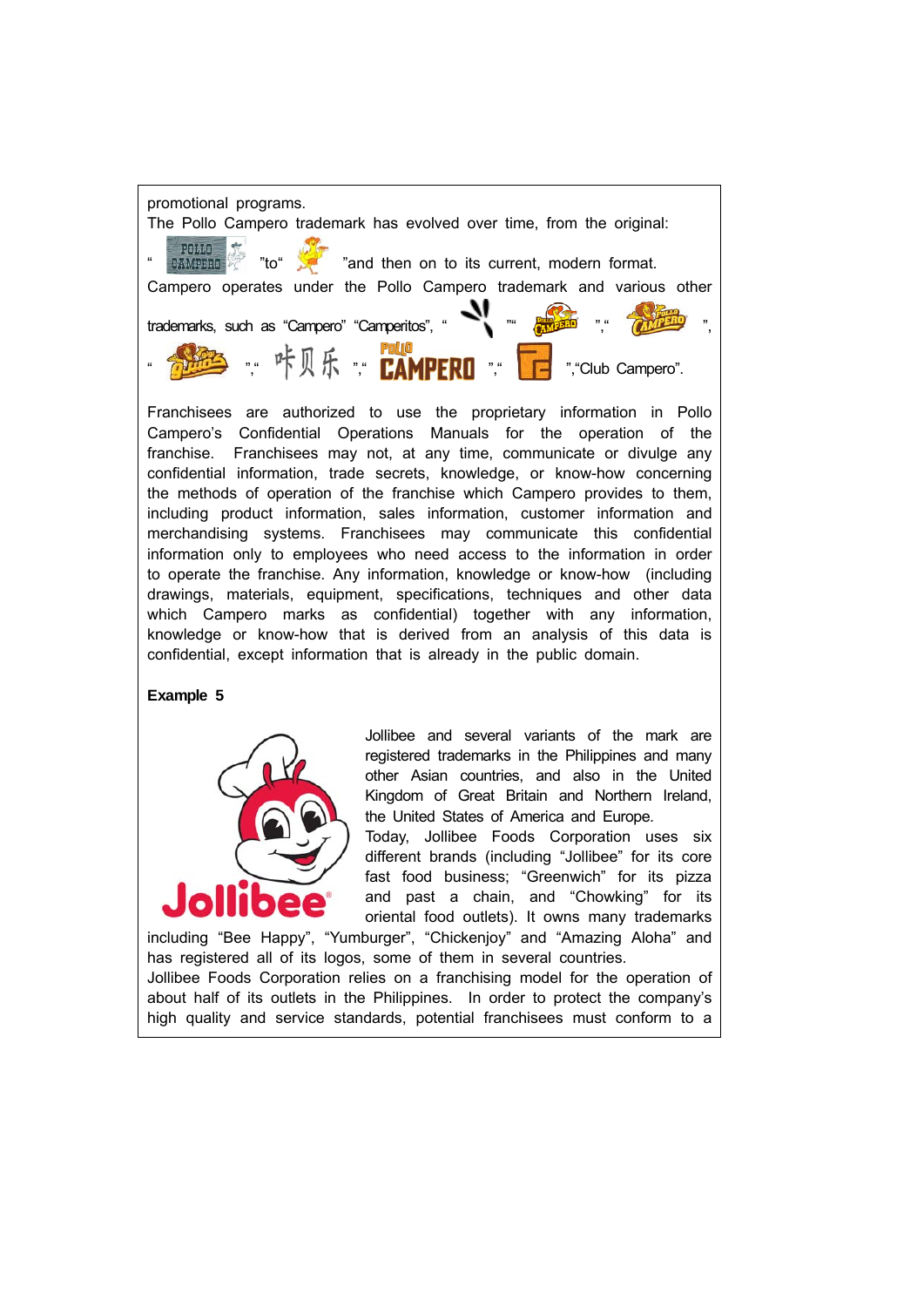specific profile (self-driven entrepreneurs with good management skills, good community standing and excellent interpersonal skills).

Successful franchising applicants undergo a three-month, full-time Operations Training Program (BOTP) at a designated training restaurant; this program is supplemented with other programs, which are designed to enrich the franchisee's management and analytical skills, and are necessary in order for the franchisee to run a successful restaurant operation.

Support for franchisees does not end there however: Jollibee also provides advice and assistance with restaurant layout and design, equipment specifications, furniture and fixtures, and construction management. Jollibee field personnel provide consulting services once the outlets are operational. Additional support to franchisees is provided in the form of creative advertising and marketing programs, product development, and manufacturing and logistics facilities.

The Jollibee Word, Logo and Mascot are registered trademarks of Jollibee Foods Corporation. All rights reserved

# **Example 6**

The need to replicate all aspects of a business is well illustrated in the case of the franchising of the Bakers Delight fresh bread business in Australia.



The business was established in a suburb of Melbourne in 1980 by Rogerand Lesley Gillespie.

The early days were typified by Roger regularly having to leave dinner parties to fill in for a baker who was ill. This was a necessary

consequence of the business needing to be able to have fresh bread available on a daily basis. By 1988, the Gillespies owned 15 bakeries, all of which operated on their formula for a successful and attractive bakery. Being satisfied with the formula, they began to franchise the business; by 1993 they had expanded to 200 bakeries. Today, there are over 700 bakeries, across three countries, including Canada, where the business operates under the COBSB read brand.

The opening of a new store is now a turn-key operation. Achieving the consistency of quality in all aspects of the business, which is necessary for a successful franchise business, arises from comprehensive training of franchisees, detailed and documented procedures, ongoing operational assistance, and strong brand recognition.

So successful is the Bakers Delight model, 40 percent of its bakeries are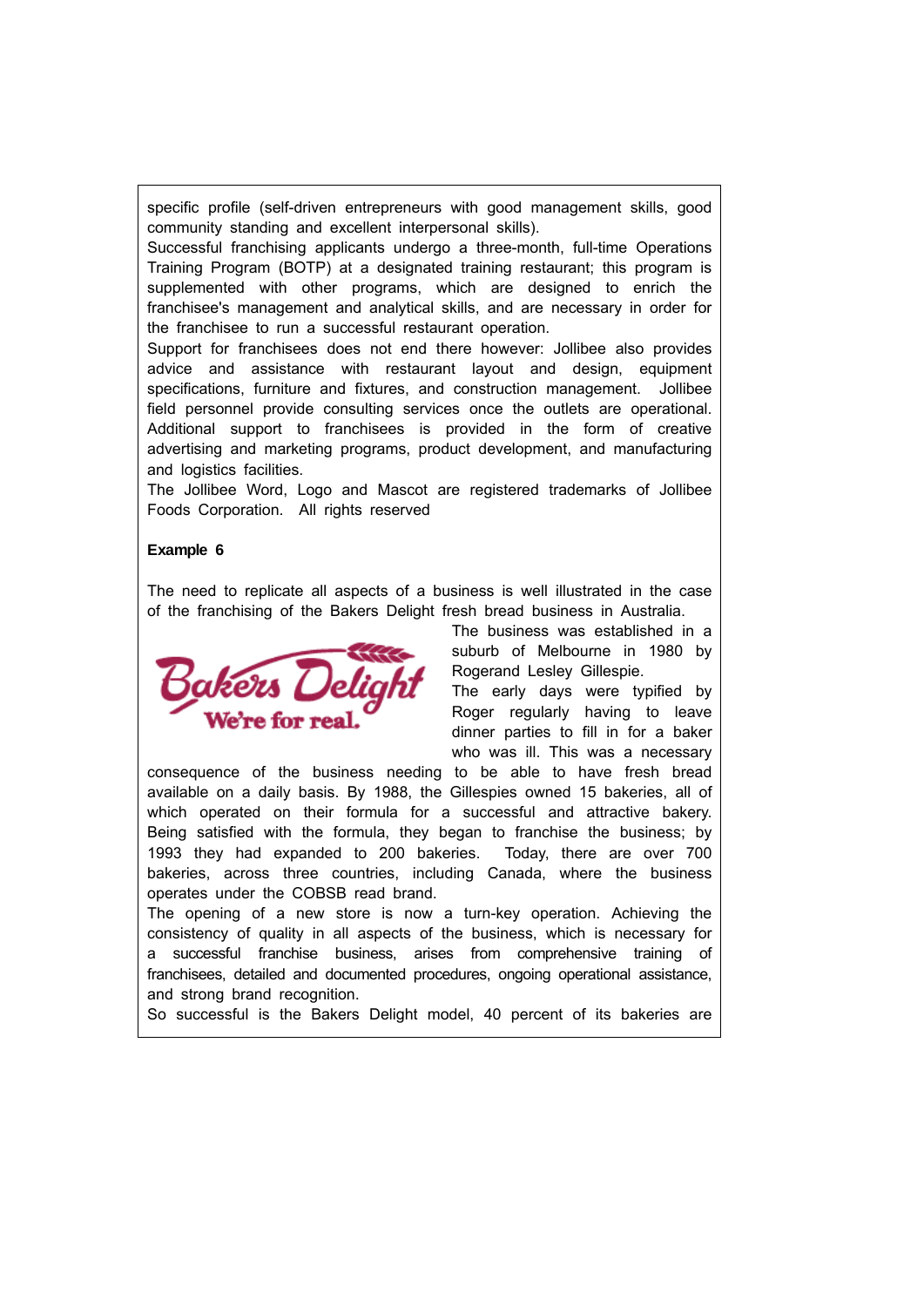owned by franchisees with more than one site.

The importance of strong branding is vital to any successful franchise. In the case of Bakers Delight, the Gillespie's were looking for a simple brand, which conveyed to the customer a fundamental message about the business. That is, that the product sold in the Bakers Delight outlets was made by an individual baker, is made from real ingredients (hence the ear of wheat) and that the baker is proud and delighted with the product they bake.

In order to protect the brand, Bakers Delight has registered several trade marks as well as phrases in Australia and has either registered or is seeking registration of relevant marks outside Australia. Furthermore, Bakers Delight treats as confidential its recipes for its baked products as well as the processes and procedures which franchisees follow when operating a Bakers Delight outlet. These proven systems cover all aspects of running an outlet and include marketing, training, finance, purchasing and point of sale reporting systems. The franchisor also manages leases on behalf its franchises.



In the case of Canada, the company trades under the name, COBSB read, although the signature ear of wheat and style of the mark is copied from the Australian registered mark currently in use. In all other respects, the distinctive livery used for outlets in Australia is reproduced in Canada and other countries outside Australia. The livery takes the form of maroon on a white background (or the reverse) and extends to aprons and other items of clothing worn by staff.

In the words of Roger Gillespie:

"The value of our business is intimately connected to our distinctive brand and image, our product and our people. Our failure in any one of those elements impacts adversely on the others and on our value proposition overall."

All words, logos and mascots above are registered trademarks of its company. All rights reserved.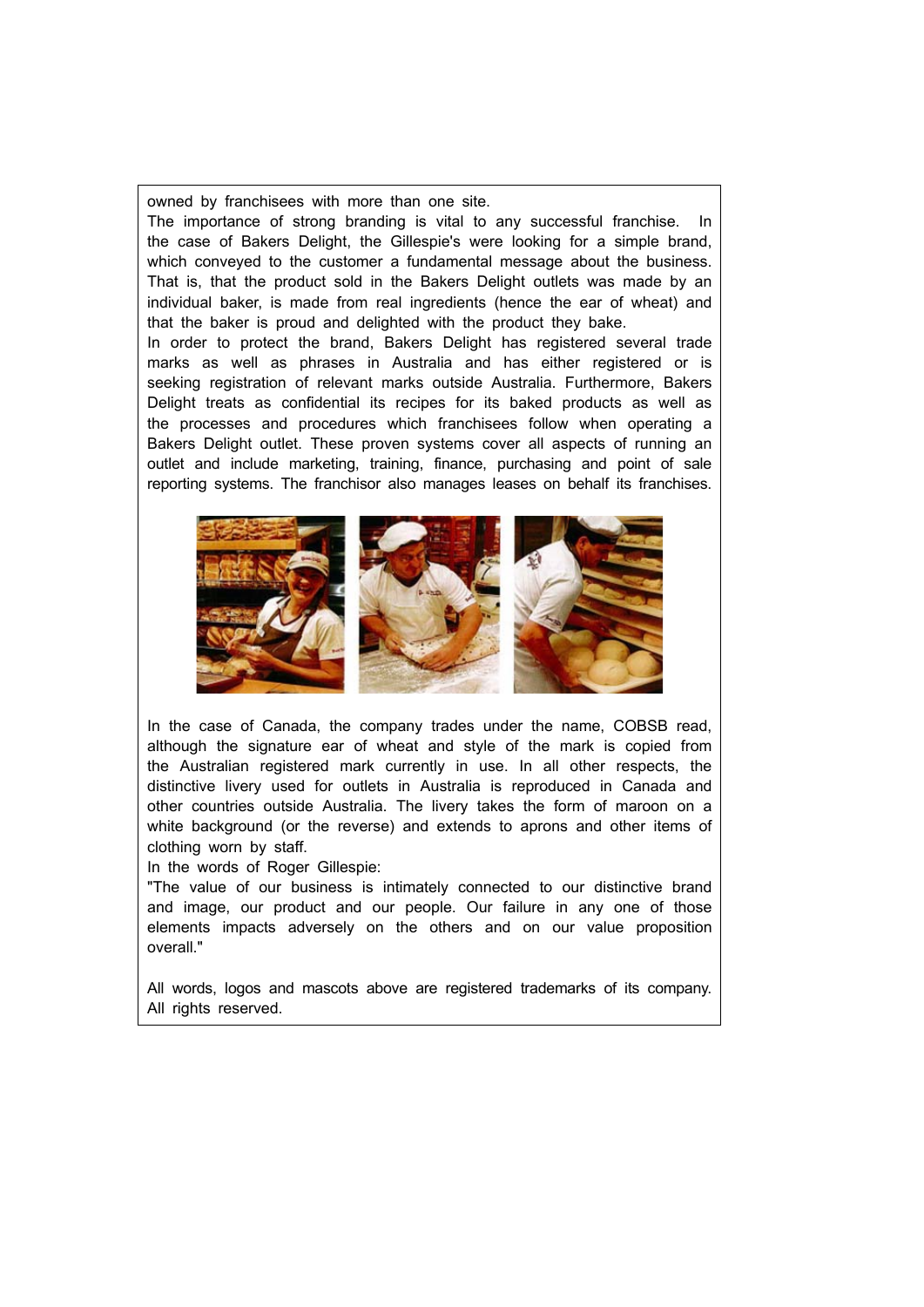#### **b. Categories of franchise**

#### **1. Product or Distribution Franchise** -

A product manufactured by the franchisor (or on his behalf by another) is sold to a franchisee who in turn sells it to the consumer under the trademark of the franchisor. Such a franchise is usually restricted to a particular geographical area and the franchisee pays fees referred to as royalties to the franchisor for the right to do business under his trademark **2. Manufacturing, Production or Processing Franchise** - The franchisor sells to the franchisee an essential ingredient or provides some specific know-how, which along with ongoing quality controls by the franchisor, enabling the franchisee to manufacture/product/ process the final product and sell to the consumer. Coca cola operates in many markets in this manner supplying franchisees with the essential ingredient of Coca cola protected by a trade secret enabling them to produce the final product.

**3. Business format franchising** – The owner of a business(franchisor) licenses to another(franchisee) the right to use the particular business model including the intellectual property associated with it, particularly the trademark. Business format franchising is the most widely used form of franchising.







Four essential elements of business format franchising.

- · The franchisor allows the franchisee to use under license its proprietary IP, principally its trademarks but also its designs, patents, copyright and its confidential business information.
	- The most important is usually the trademark on which the brand has been built and it is that brand recognition that makes the franchised business attractive
- · The franchisor controls the way the business is run and managed by the franchisee.
- · The franchisor provides training, mentoring and assistance to the franchisee.
- · The franchisee makes both initial and periodic payments to the franchisor.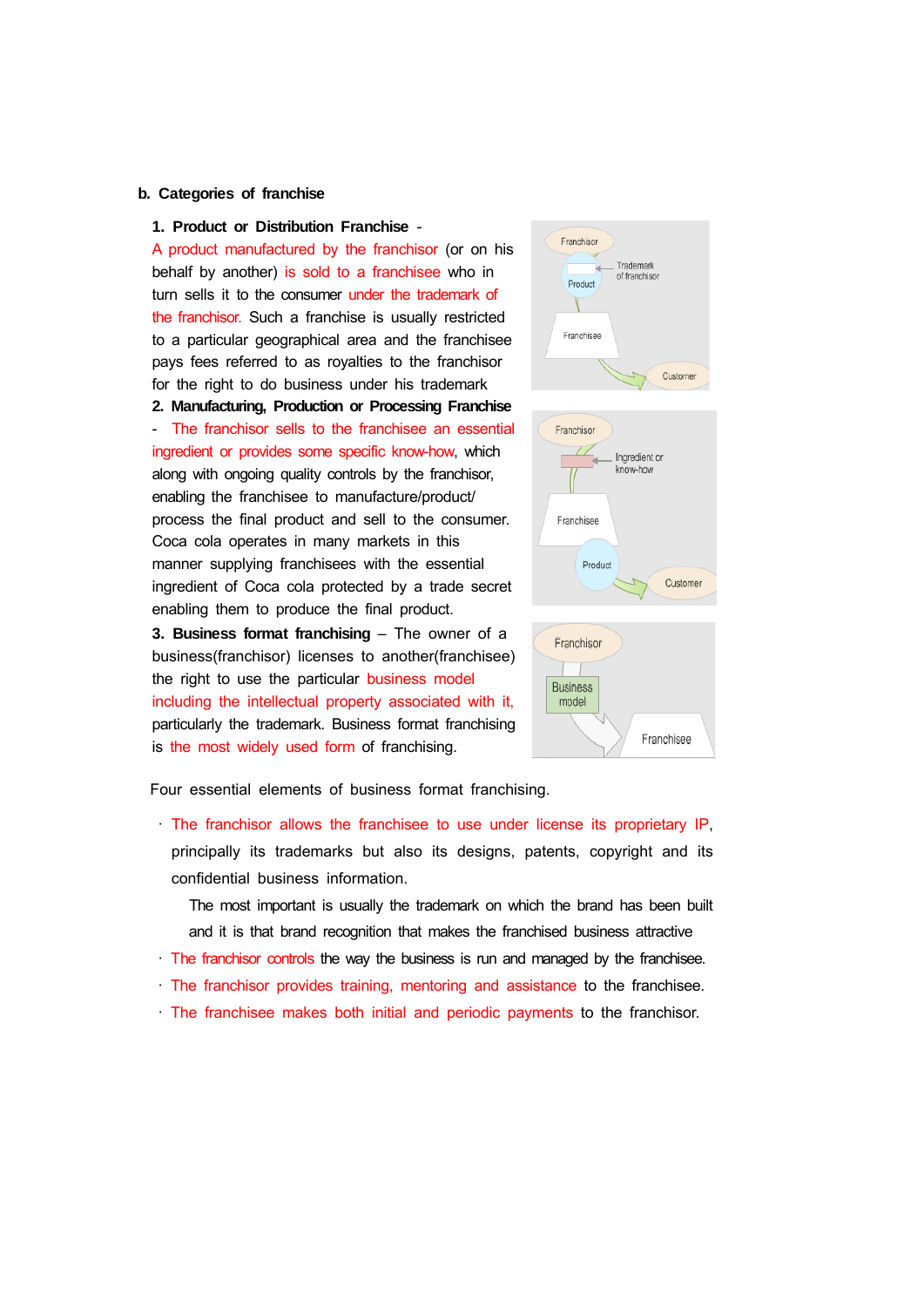# **c. Advantages and disadvantages of franchising**

|                               | Advantages                                                                                                                                                                                                                                                 | <b>Disadvantages</b>                                                                                                                                                                                                                                                                  |
|-------------------------------|------------------------------------------------------------------------------------------------------------------------------------------------------------------------------------------------------------------------------------------------------------|---------------------------------------------------------------------------------------------------------------------------------------------------------------------------------------------------------------------------------------------------------------------------------------|
| ಕ<br>the<br><b>Franchisor</b> | <b>Business Expansion</b><br>Infusion of new capital through<br>franchise fee<br>Additional revenue stream through royalties<br>Franchisees perform better than employees<br>Reduced operating costs<br>Spreading of risks<br>Smaller central organization | Cost of launching a franchise<br>A bad choice of franchisee could be<br>disastrous for the whole franchise<br>Cost of maintaining the franchise network<br>Confidential business information has<br>to be shared and thus become<br>vulnerable                                        |
| ಕ<br>흥<br>Franchisee          | Rely on recognition of a established<br>brand<br>Smooth entry into a proven business<br>model<br>Availability of training, support and financing<br><b>Established customer base</b><br>Low risk<br>·Personal ownership                                    | Control by the Franchisor, little flexibility<br>High start up costs, obligation to pay<br>royalties<br>Obligations to report<br>Lose identity, customer does not know<br>who owns the outlet<br>Vulnerable to the network. Bad reputation<br>of one outlet affects the whole network |

# **2. Types of franchising arrangements**

**(a) Direct Franchise Agreement –** A franchisor may enter into individual franchise agreements with each territory or outlet. Here the franchisor has direct control of his franchisees and a revenue flow that does not need to be shared with others.



However, direct franchising may not be that suitable when the outlets are in another country. Problems may include the issues of repatriating revenue, tax implications as well as the difficulties of dealing with the uniqueness of different countries, including language, culture, laws, regulations and business practices.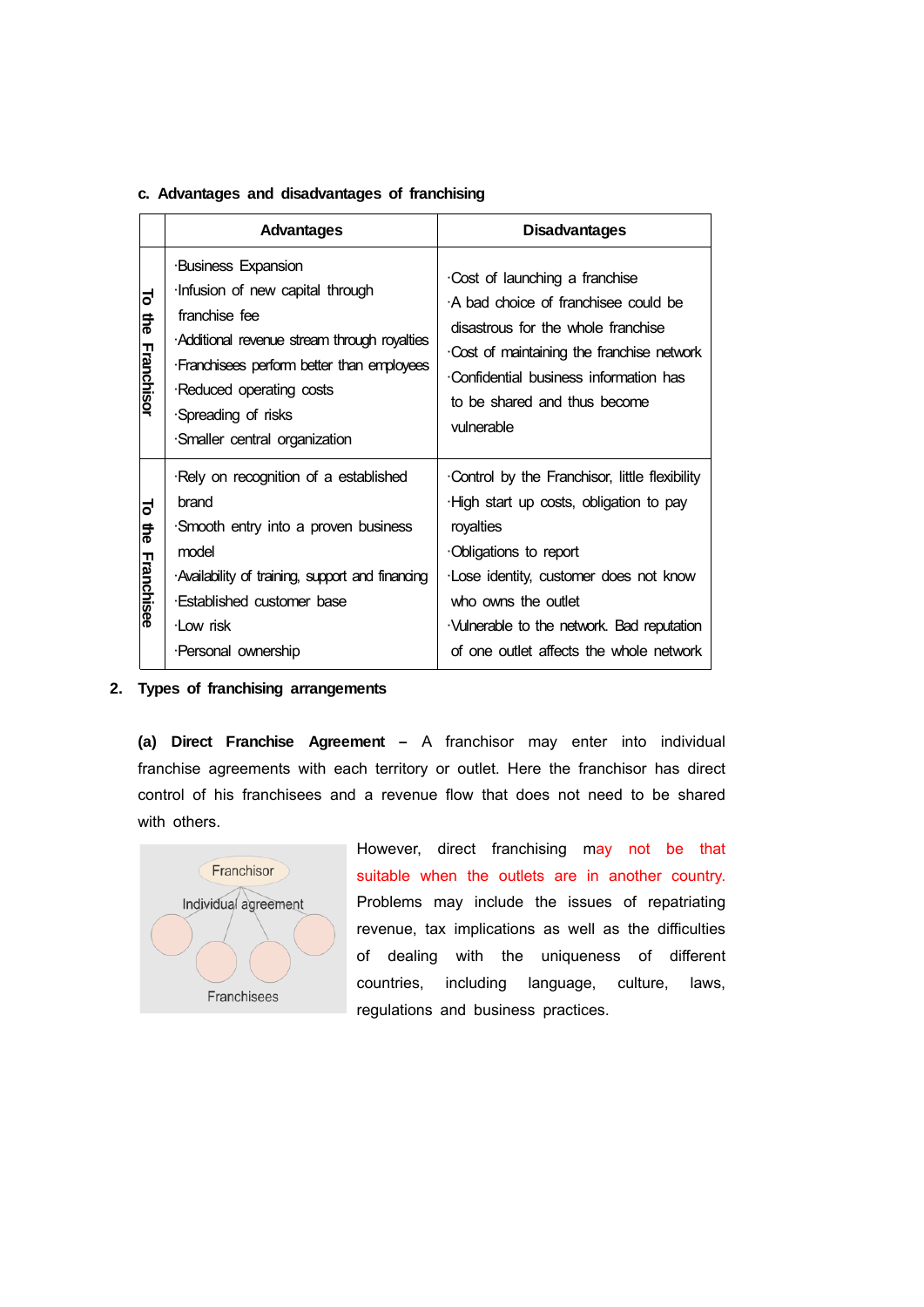**(b) Master Franchise Agreement -** A franchisor may enter into a master franchise agreement whereby another entity is given the right to sub-franchise the franchisor's business concept within a given territory with a development timetable. These rights are usually secured by an initial development fee charged by the franchisor.

**(c) Development Agreement -** A development agreements obliges a developer to open multiple outlets in accordance with a development timetable. Vis-ā-vis the developer and the outlets; rather it involves franchising between the franchisor and the developer.

#### **Learn more: International franchising**

There are essentially five ways in which a franchise system can be expanded overseas:

- · the franchisor grants franchises to franchisees in the target country;
- · the franchisor establishes a subsidiary or a branch operation in the target country and that subsidiary/branch acts as the franchisor;
- · a joint venture is established between the franchisor and a third party with knowledge of the target country. The joint venture will act as the franchisor in the target country;
- · the grant of a master franchise agreement;
- · the grant of a development agreement.

In the context of going international it is important to keep in mind that intellectual property rights are territorial in nature. There where planning to go overseas with a franchise operation it is important to ensure that the intellectual property rights are protected in that territory.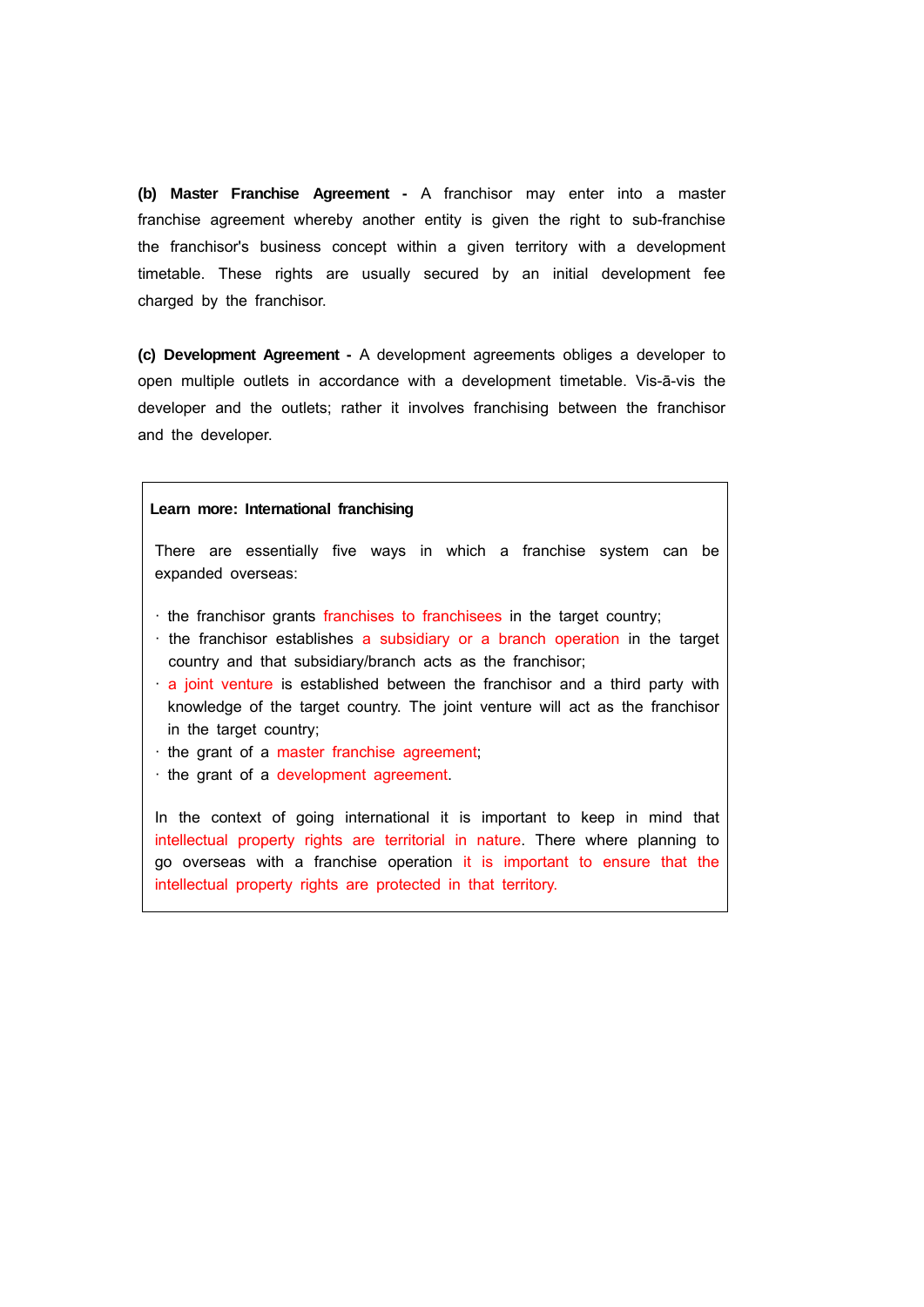# **LEARNING POINT 2: Preparing to franchise**

### **1. Due diligence**

It is essential that prospective franchisees undertake a thorough check of the franchisor and the franchise proposition. Undoubtedly, franchisees must obtain full information on the number of franchisee failures which have occurred and must be able to speak to all and not just the best performing franchisees. In the case of a new franchisor, if it has not undertaken adequate pilot testing this should be a major concern to a prospective franchisee.

### **a. Selling a franchise**

#### **Feasibility Study and Pilot Testing**

- · When considering franchising a business it is important to carry out a feasibility study with the assistance of franchising experts. It is also important to undertake pilot testing whether by recruiting a pilot franchisee or by using the company's own staff.
- · The pilot franchise will not only provide an assessment of the financial viability of the franchise but will enable the franchisor to ensure that it is able to transfer its know how, refine the franchise offering and develop its operations manual.

# **How do you market your franchise?**

Franchisees are recruited in a number of ways. The difficulty in recruiting franchisees should not be under estimated. It is important, as a starting point, to understand how franchisees research and select a franchise.

· Over three quarters look at a franchisor's web site. Going forward this figure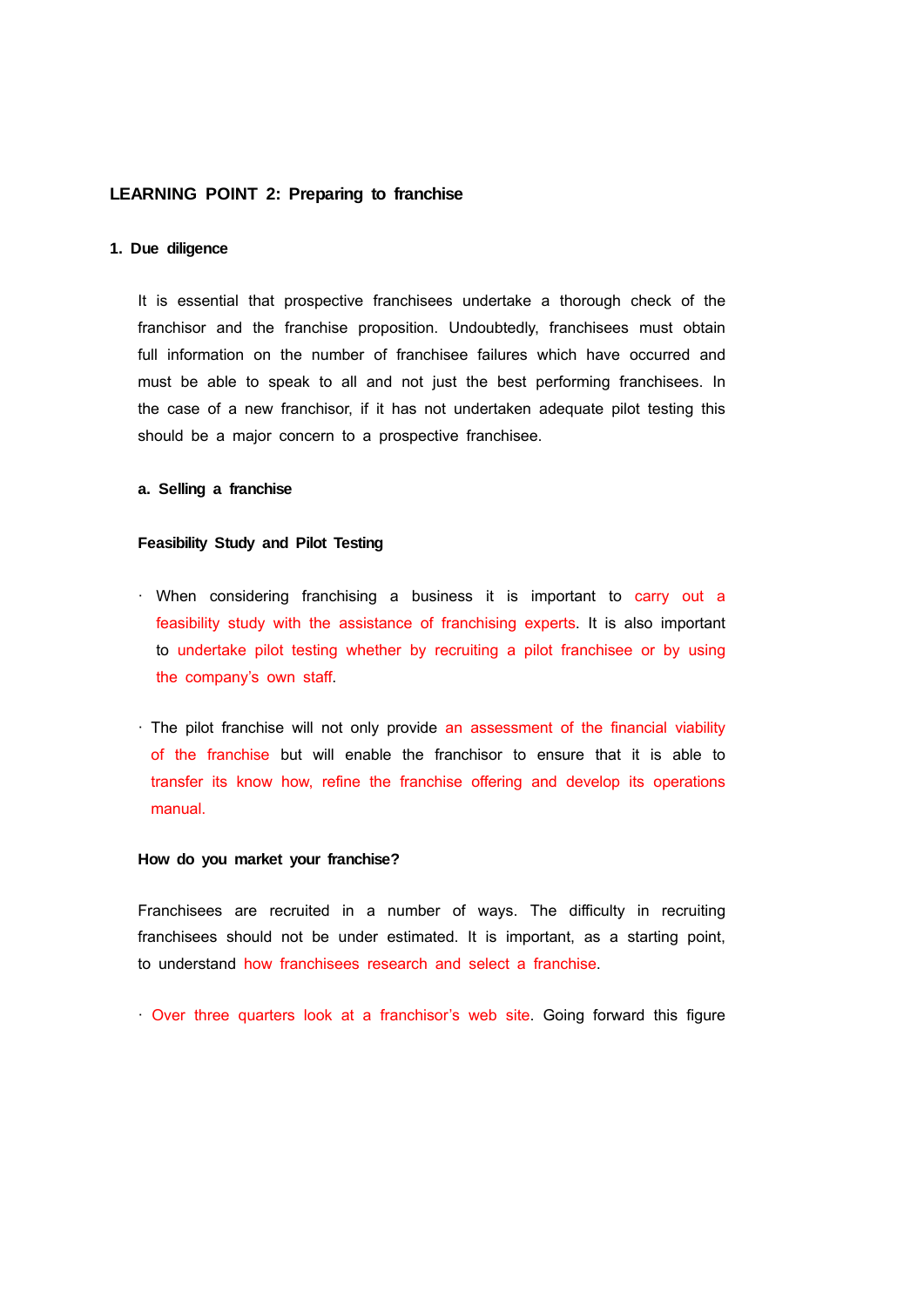is likely to increase and, therefore, franchisors need to ensure that their web site is easy to find, easy to navigate and encourages franchisees.

- · Over half will have investigated other brands and, therefore, franchisors must ensure that their franchise offering, in terms of the initial fee, continuing fees, turnover and profitability are not less attractive than those of their main competitors.
- · In addition, prospective franchisees will have undertaken research through general franchise websites, often starting with the national franchisor associations. They may well also have attended seminars on franchising.

### **b. Buying a Franchise**

#### **What sort of people become franchisees?**

There is no single type of franchisee but franchisees must have:

- · the support of their family;
- · be determined and hardworking;
- · have the ability to "sell";
- · have sufficient financial resources; and
- · be prepared to comply with the franchise system.

# **Learn more: Role of national franchise associations**

Most countries have franchise associations. Usually they were set up to provide the advantages of franchising and generally to increase public and governmental awareness of franchising. They are often networking clubs for franchisors but the most sophisticated franchise associations do much more.

Role of national franchise associations :

- · promote franchising through their websites;
- · provide educational courses;
- · list franchise experts;
- · liaise with government bodies;
- set out and enforce a code for ethical franchising; and
- discipline members.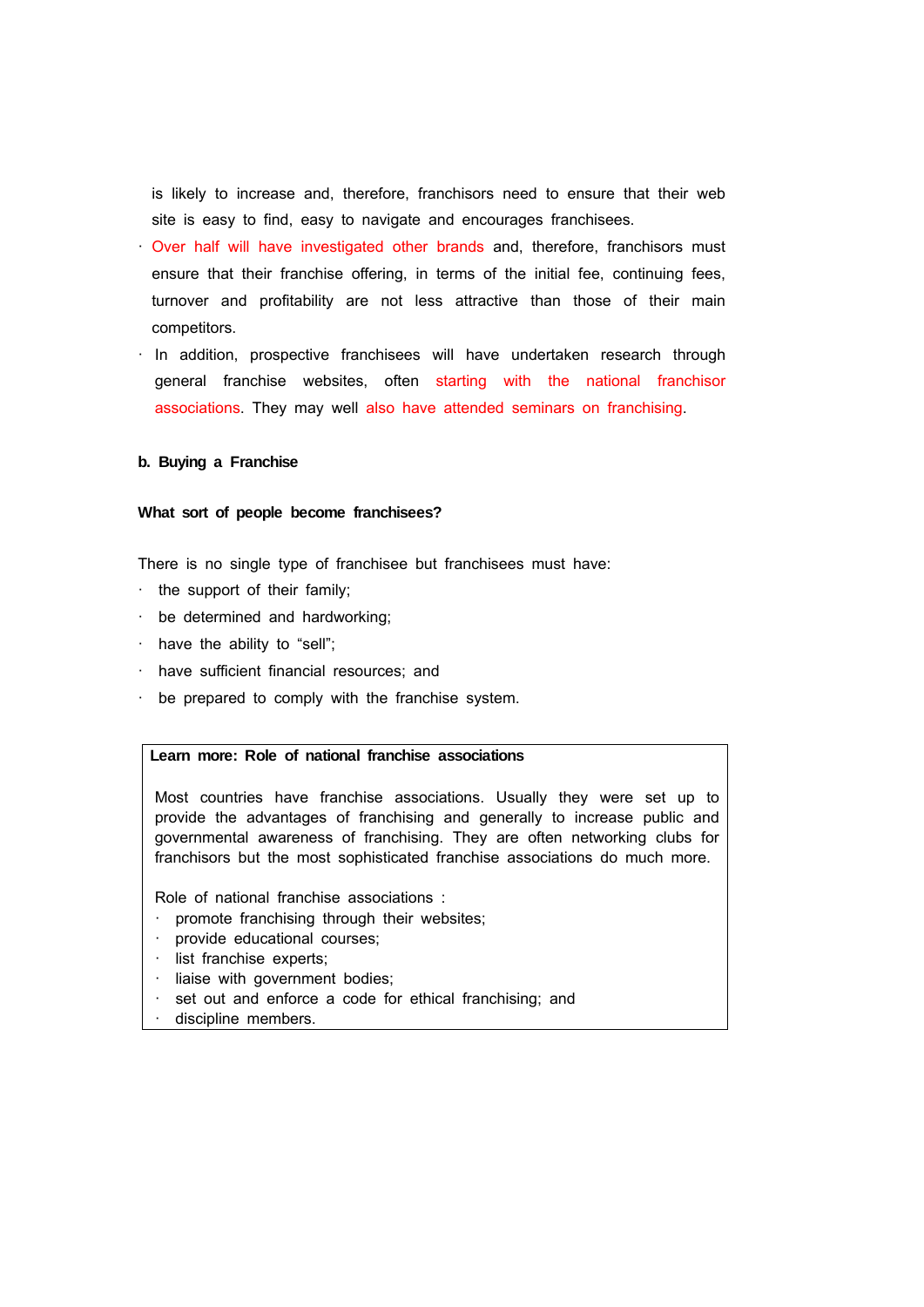### **2. Initiating the relationship**

The following are the checks that a franchisee should make on a franchisor:

- · Confirm the validity of the franchisors's intellectual property that is to be licensed to the franchisee.
- · Ask existing franchisees
	- if their business remains profitable and, if so, what are the critical factors that make it successful.
	- how long it took them to become profitable. How much funding they required in order to set up the business and reach the break-even point.
	- their opinion of the franchisor, in terms of the quality of information provided in the operations manual.
	- if they had to do it all over again, would they buy this franchise, and why.
- · Contact as many franchisees as possible who have relinquished this particular system, and ascertain their reasons for doing so.
- · Ascertain whether the franchisor operated a pilot scheme before launching the franchise, and if so, how long the scheme was in operation.
- · Determine what lawsuits, if any, the franchisor has been a party to; what types of cases and the final outcome in each case.
- · Seek the advice of an experienced franchised consultant/lawyer on both the franchise disclosure document and the franchise agreement. Seek the advice of an accountant on any financial information provided by the franchisor.
- · Determine how many franchise associations, if any, are in existence in the relevant territory, and whether the franchisor is a member.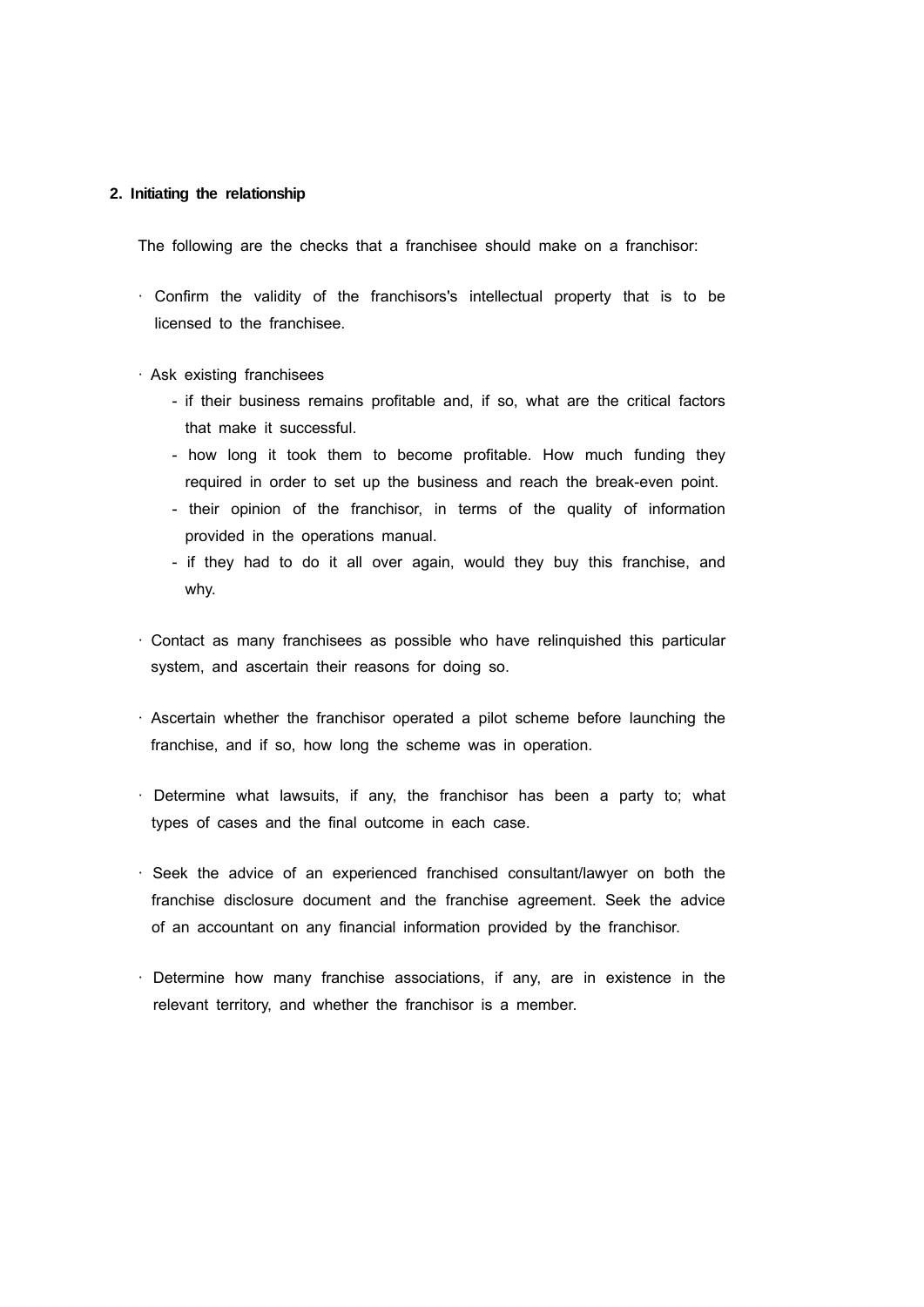#### **3. Franchise agreement**

#### **a. Laws that apply to franchsing**

### **(1) Franchise disclosure laws**

Many countries have disclosure laws which require information to be provided to prospective franchisees before they commit to the franchise. Sometimes, as is the case in the United States of America, the disclosure requirements are quite detailed.

Full and accurate disclosure would generally include the following information:

- · A description of the business format, details of the pilot operation, how long the franchisor has been in business, the people involved in the franchisor's company, details of other franchisees, the franchisor's likely competition, and any special laws that might apply to the franchised business, such as special license or permit requirements.
- · Problems facing the franchisor, including any of involving in convicted crimes, fraud or violations, law suits, bankruptcy filings of the franchisor or its officers.
- · The costs involved in starting and operating a franchise and other costs which the franchisor may not have to disclose (depending on the national laws) such as ongoing royalty fees, supply costs, and insurance.
- · What restrictions if any would apply such as which suppliers to use, what goods can be sold, and the area in which the franchisee could operate ("territory").
- · The intellectual property owned by the franchisor which the franchisee will be allowed to use in the franchise, in addition to any relevant intellectual property disputes.
- · Financial statements, which should indicate the franchisor's current financial condition.
- · Membership of trade and/or franchise associations.
- · Grant-back provisions.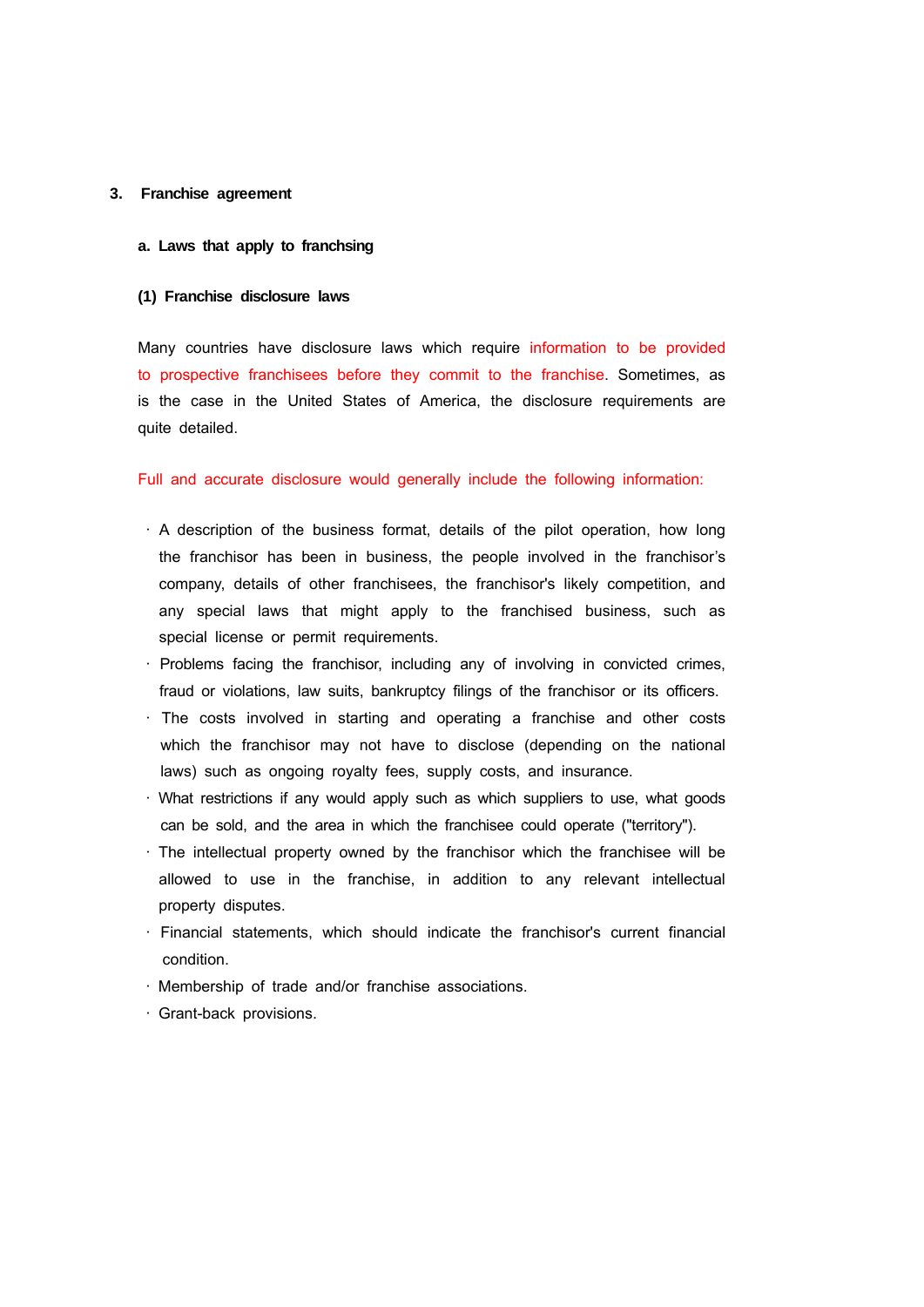- · How disputes under the agreement would be settled, and what liability would accrue for the costs of such dispute settlement.
- · A copy of the current form of the franchise agreement.

### **(2) Registration requirements**

A number of countries require franchisors or their agreements to be registered with a governmental agency. In addition, civil law countries impose a general duty of good faith on all commercial transactions including the grant of franchises.

Some countries have adopted laws that require the registration of the disclosure statements as well as the franchise agreement with a government authority in order for the franchise relationship to be valid. This provides protection to the franchisee including the right to bring action against the franchisor for violation of disclosure requirements.

Some are however of the view that disclosure requirements are sufficient protection for prospective franchisees and that registration requirements add an unnecessary administrative requirement which adds cost and burden on the franchisor.

#### **(3) Franchise relationship laws**

Once the parties have entered into a franchise agreement the franchise relationship laws regulate various aspects of the franchise relationship such as the franchisor's right to terminate, the right of renewal and the right of transfer.

#### **(4) Anti competition laws**

In many countries, laws for controlling the anti competitive behaviour of franchisors exist.

Anti-competitive practices that limit, distort or prevent competition are often prohibited by national laws (e.g. ant-itrust laws in the United States or in other countries competition law or policy, or Fair Trading or Anti monopoly law). The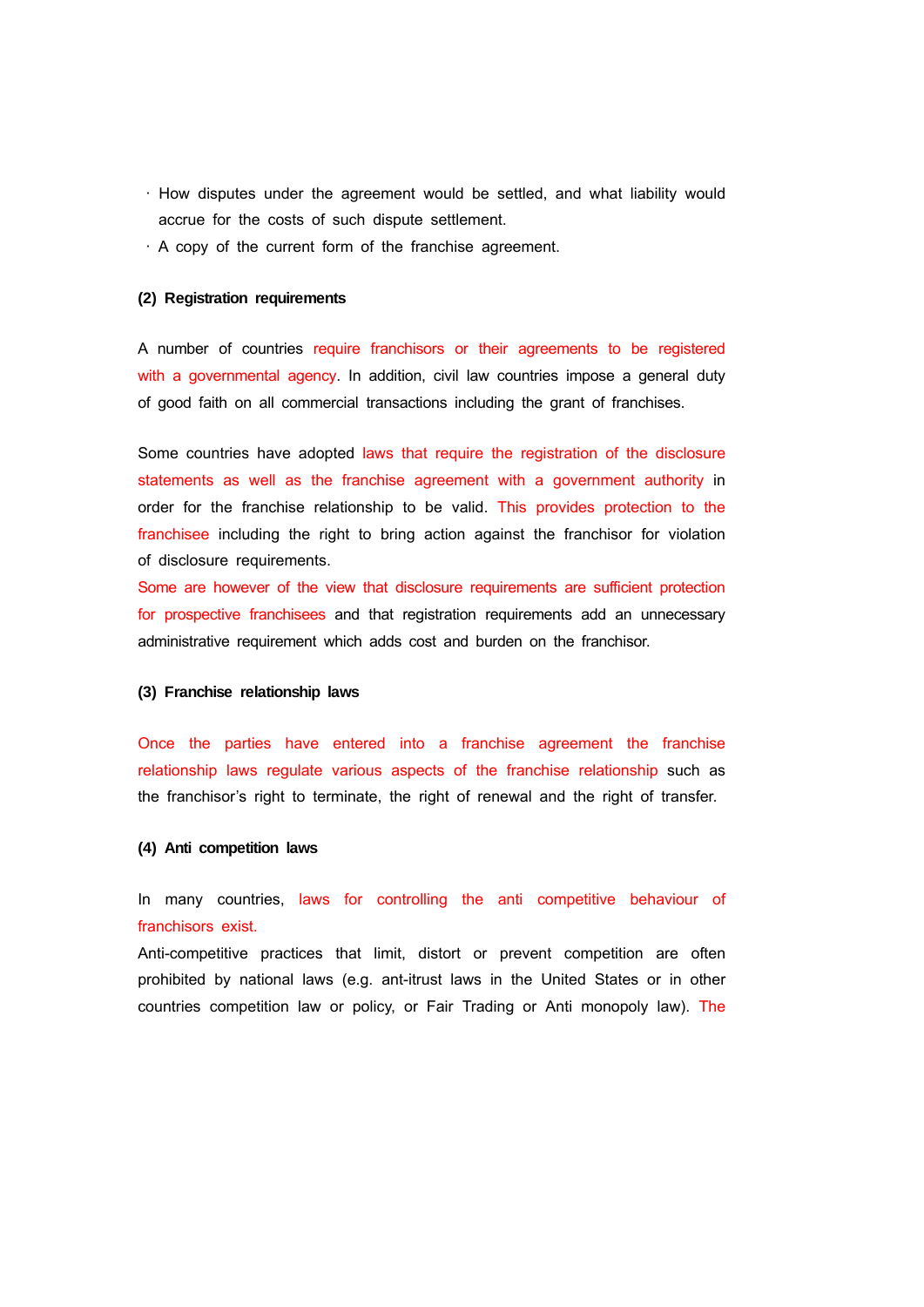superior bargaining power of the franchisor may be abused in many ways that may cause harm to the franchisee and ultimately to consumers. Franchise agreements are subject to the purview of various competition laws.

# **b. Main provision**

# **(1) Parties**

Identify the parties to the contract.

The party granting the right is referred to as the franchisor and the party receiving the rights is called the franchisee.

#### **(2) Definitions**

The terms used in the agreement will be defined so that each time they are used they are understood in a specific way.

#### **(3) Rights Granted**

This section will set out what exactly is being granted to the franchisee.

It will indicate;

- · whether the Franchisee is an exclusive, sole or non-exclusive franchisee,
- · the territory in which he is competent to operate,
- · the intellectual property rights which he has the right to use.

# **(4) Fees**

There are generally three kinds of fees that are payable.

- · An initial fee : an up front lump sum fee which is also referred to as a franchise fee
- · On going fees : which are royalties paid based on a percentage of the turn over
- · Various one off fees : renewal fees, advertising fees, administration fees etc.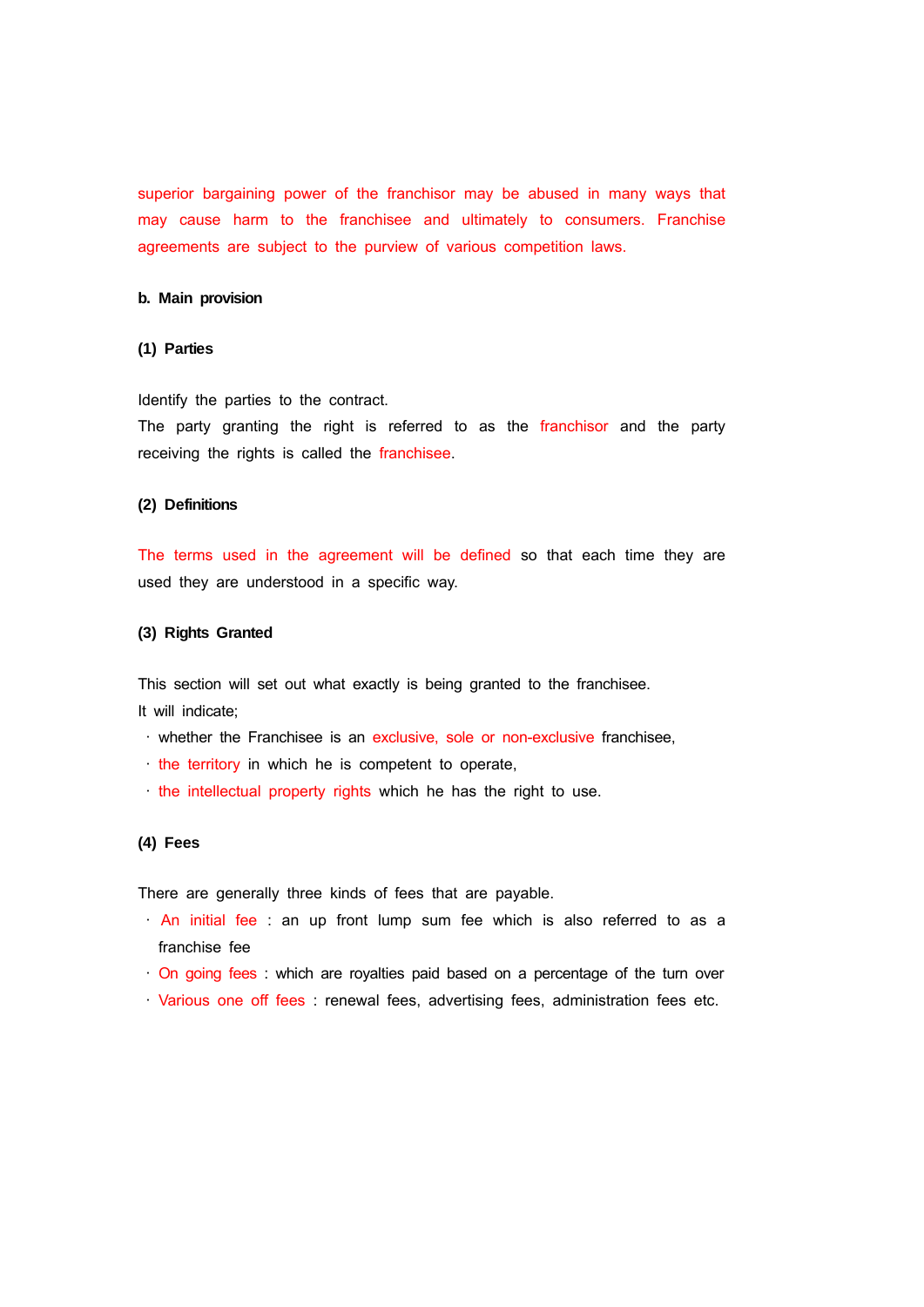### **(5) Term**

The term of the agreement would be for a limited period of time, usually an initial period of 5 years with the right to renew.

### **(6) Non-agency**

A clause stipulating that the franchisee is not an agent of the franchisor, but is, rather, an independent contractor, and that the parties are not partners or associates, is intended by the franchisor to make it clear to the franchisee that it is not an agent and that, as such, it is responsible for its own liabilities.

# **(7) Franchisor's Obligations**

The Franchisor will help the franchisee get on his feet by providing him the following initial assistance:

- · Advice on finding premises.
- · Advice on equipment, fixtures and fittings in the Premises.
- · General advice on how to set up the franchise.
- · Undertake a PR launch.
- · Provide a copy of the Operations Manual.
- · Provide initial training.
- · Facilitate trademark registration, if it has not be registered.
- · Identify or otherwise support the franchisee in defending any third party claims of intellectual property infringement by franchisee.

The Franchisor will also provide the following continuing assistance:

- · Provide advice and guidance relating to the business.
- · Supply products to the Franchisee.
- · Train the Franchisee's personnel.
- · Assistance in marinating quality control.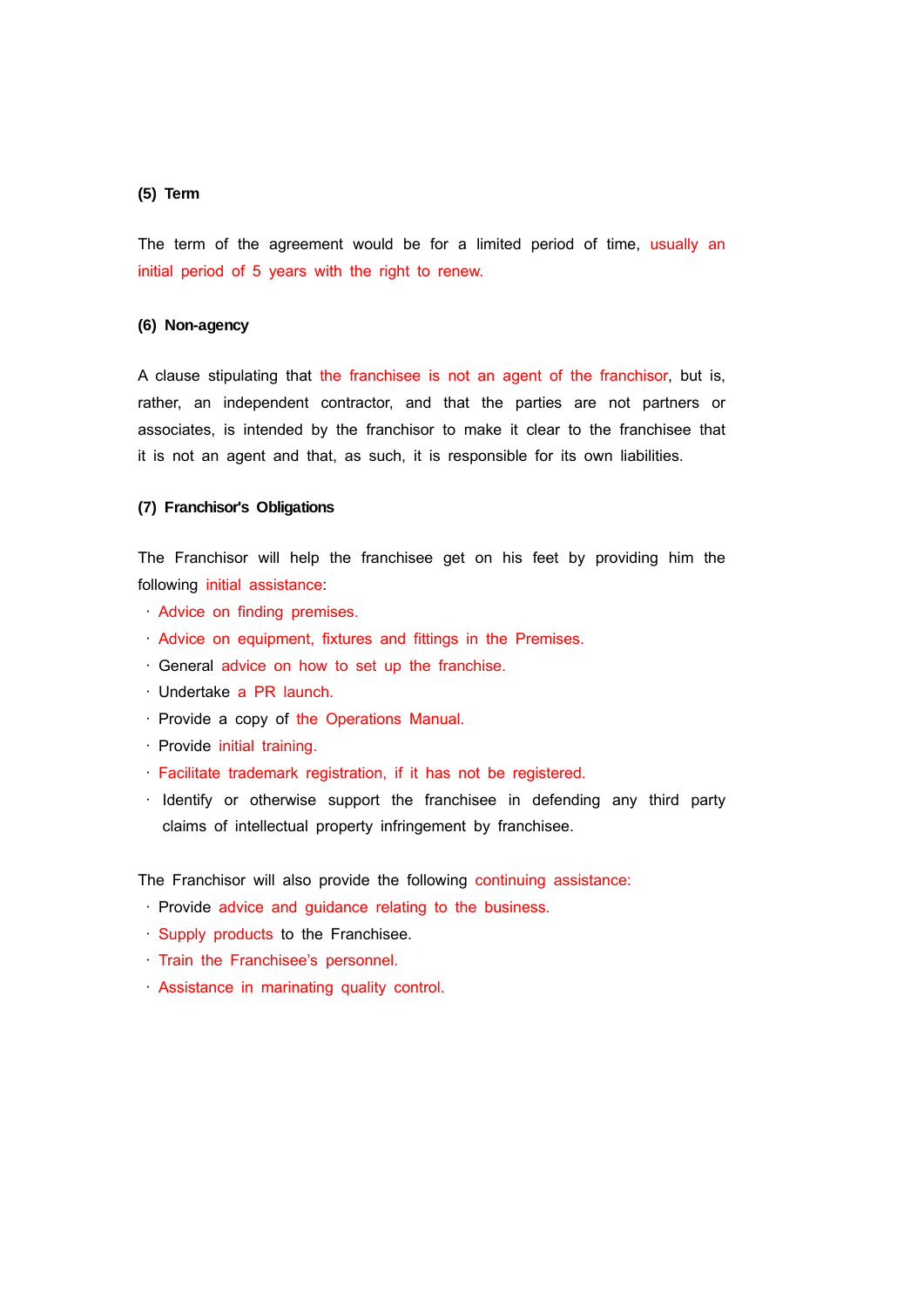### **(8) Franchisee's Obligations**

Similarly the franchisee is obliged to do *inter alia* the following:

- · Lease or own premises as approved by the franchisor.
- · Operate the business in accordance with the Operations Manual.
- · Refurbish and equip the premises as required by the franchisor.
- · Only use stationery, invoices, and products which are supplied by the franchisor.
- · Use only signs and packaging in connection with the business as have been approved by the franchisor.
- · Maintain the premises to the highest standards and not carry out any alterations without the franchisor's consent.
- · Use his best endeavors to promote and extend the business.
- · Operate the business during hours specified by the franchisor.
- · Ensure that the staff are well dressed, clean and polite.
- · Not employ as a manager any person who has not completed the franchisor's training course and been approved by the Franchisor.
- · At the request of the Franchisor provide potential franchisees with information as reasonably requested.
- · Protect the franchisors trade secrets, inform of him any potential infringements of its IP and claims of infringement.
- · Make timely payment of fees.

# **(9) Accounting Records**

The Franchisee will be required to keep records and make regular reports to the franchisor. The franchisee may even be required follow a certain a record keeping system which allows the franchisor to see how different franchisees are performing. The franchisee will also be required to allow the franchisor access to and audit these records.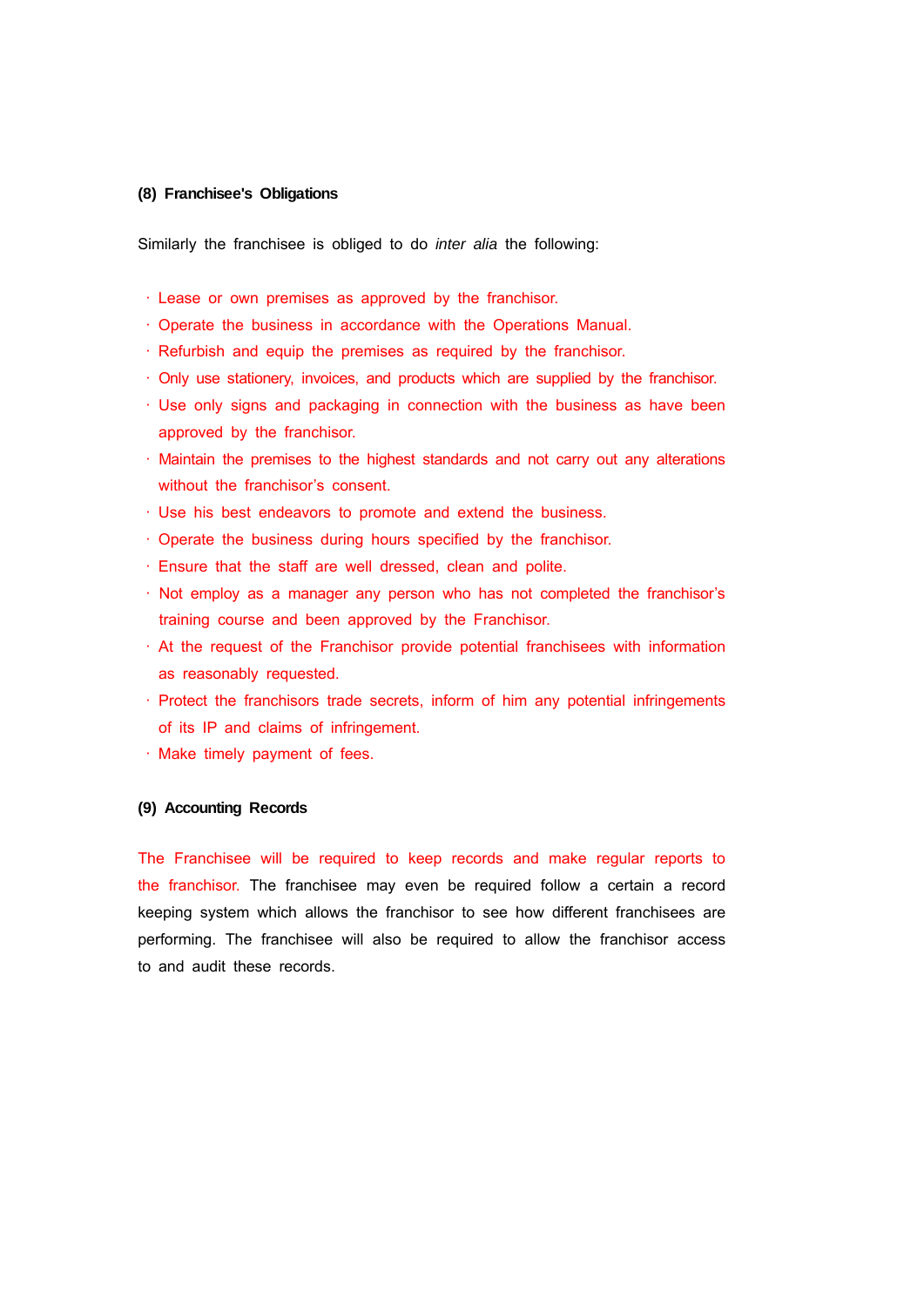#### **(10) Advertising**

Most franchise agreements require franchisees to make a regular contribution to a fund held separately which the franchisor will use for advertising the system as a whole. If any specific advertising has to be done in relation, for example, to a specific outlet then it would be subject to the approval of an advertising agency approved by the franchisor.

#### **(11) Insurance**

Franchisors are usually concerned to ensure that their franchisees are adequately insured because of the possibility of claims being made against the franchisor for the acts of the franchisee. The franchisee will be under obligation to take out insurance for the business and furnish to the Franchisor copies of policies and evidence of payment of premiums.

### **(12) Sales of Business**

Usually the franchisee has no right to transfer the franchise without the Franchisor's consent and the Franchisor has the first right of refusal. That is, the franchisee must offer its business to the franchisor before it looks for another purchaser. The Franchisor will have the right to approve or reject any purchaser presented by the franchisee.

However, if the Franchisor does not want to buy it then it must consent to the transfer if certain conditions are met including that the purchaser meets the Franchisor's minimum standards, the costs of investigation and training are made and the Agreement has not been breached by the present franchisee.

### **(13) Non-Competition**

To protect the franchise system, the franchisee is restrained from conducting similar business during the term of the franchise and after. These provisions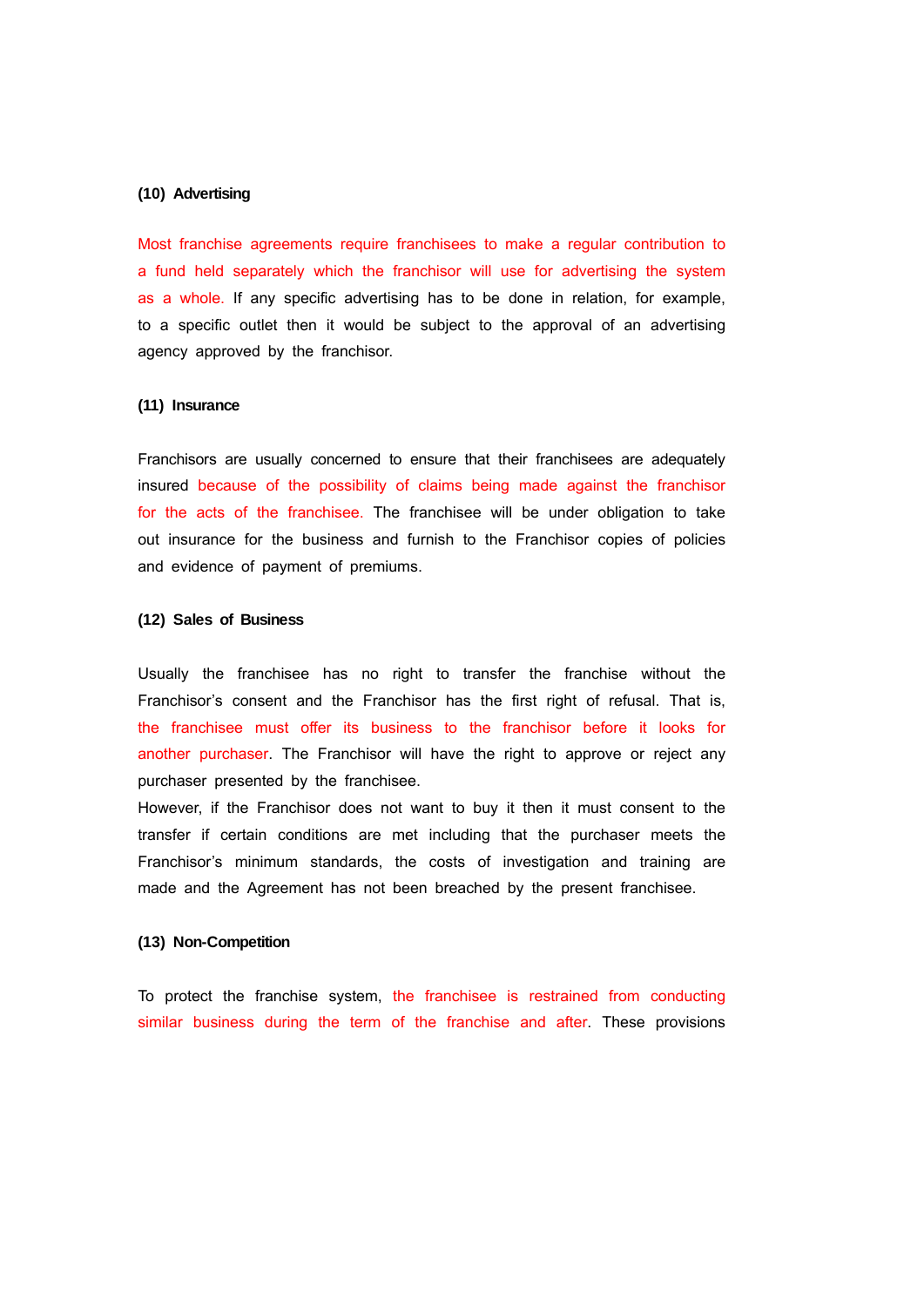are looked at with some suspicion by the courts and it is important that they be "reasonable" particularly the restraints after the termination of the franchise. If the restraints are limited in time and territory they are more likely to be considered reasonable.

### **(14) Intellectual Property**

The grant clause will specify that the franchisee will be granted the right to use the intellectual property pertaining to the franchise.

A further clause will identify the relevant intellectual properties such as trademarks, designs, copyright, trade secrets and patents relevant to the franchise and establish that they are owned by the franchisor and put in place safeguards to protect them from being infringed.

After termination of the agreement the franchisee cannot use the trademark of the franchisor and will be bound to not reveal the trade secrets that he acquired during the course of the franchise. There will also be mechanisms in place as to what to do if there is infringement, in that who would be responsible for taking action etc.

#### **(15) Termination**

The Franchisor may terminate this Agreement if the Franchisee:

- · Fails to commence business within three months of execution of the Agreement.
- · Is in breach of specific terms of the Agreement which should be listed.
- · Persistently defaults in payment of any amounts due to the Franchisor.
- · Is found to have supplied materially false or misleading information in or supporting the franchise application.
- · Goes into liquidation/bankruptcy or is insolvent

Following termination of the Franchise Agreement the Franchisee:

 · Must cease to use the Franchisor's trade marks and other intellectual property and must not thereafter hold itself out as being a franchisee of the Franchisor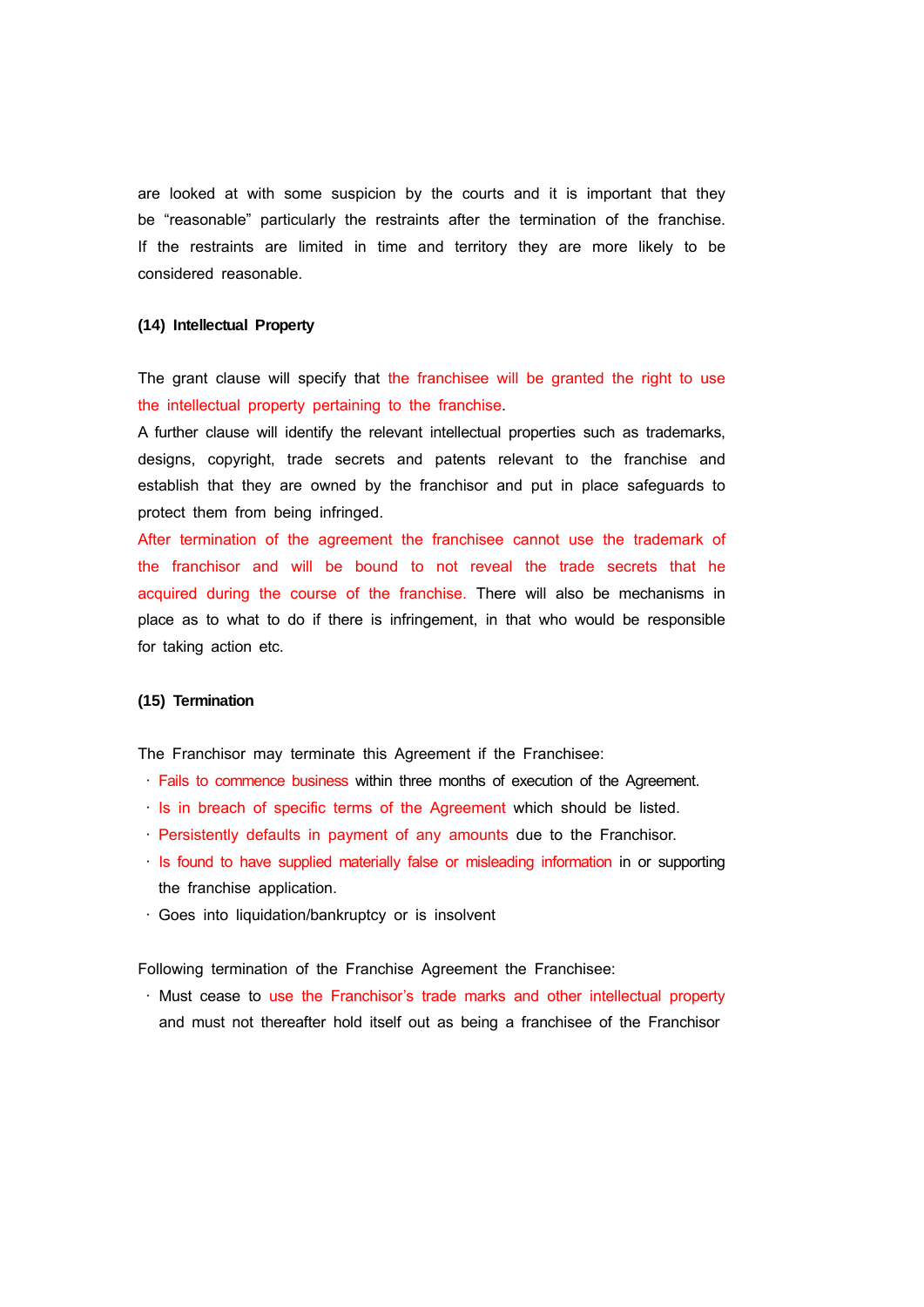- · Must pay to the Franchisor all sums payable to the Franchisor whether or not then due.
- · Shall return to the Franchisor all manuals, literature, promotional material, letter heads, invoices or anything else which indicates any association with the Franchisor.
- · Shall provide the Franchisor with a list of all customers and potential customers of which it is aware.
- · Shall not make use of or disclose any confidential information relating to the system or the franchised business.
- · Shall not compete with the Franchisor.

#### **More Reference 2 Protecting a franchise's trade secrets**

No. 1: Define the franchisor's trade secrets broadly in the franchise agreement, for example -- "As used herein, the term Trade Secrets mean, any information, including, but not limited to, any manuals, contracts, customer data, supplier data, financial data, price lists, know-how, methods, techniques, processes, compilations, formulas, programs or patterns relating to the operation of the franchise and the products or services thereof."

No. 2: Specifically state in the franchise agreement that any items embodying the franchisor's trade secrets are being licensed to the franchisee as opposed to being sold.

No. 3: Specifically state in the franchise agreement that the franchisee is prohibited from "reverse engineering," decompiling or disassembling any items embodying the licensed trade secrets.

No. 4: Require the franchisee to acknowledge that he or she is not violating any restrictions of former employees or other previously-owned franchises and that he or she will not disclose or use any trade secrets of any former employers or other previously-owned franchises in the operation of the present franchise.

No. 5: Stress the importance of maintaining secrecy of the system's trade secrets and specifically include a statement in the franchise agreement wherein the franchisee acknowledges that he or she may have access to the franchisor's trade secrets and that these trade secrets have substantial value that provide the franchisee with a competitive advantage.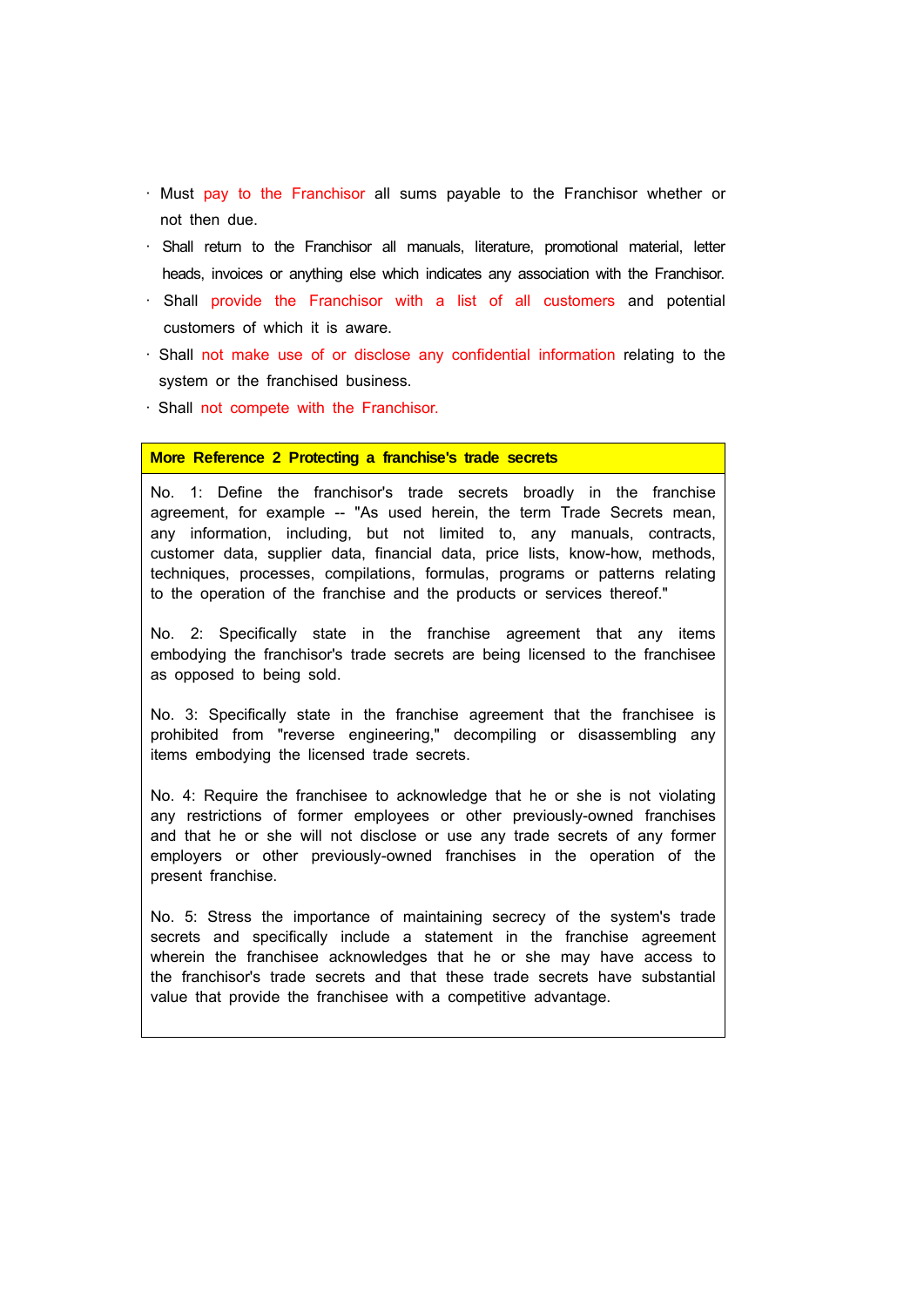No. 6: Include specific provisions in the franchise agreement that restrict unauthorized use and disclosure of the system's trade secrets and prohibit the franchisee from delivering any papers, or publishing any articles pertaining to the franchise or its activities until they are first reviewed and approved for publication by the franchisor.

No. 7: Include specific provisions in the franchise agreement in the event of the franchisee's severance, including: requiring the immediate return of any of the franchisor's trade secret information and any items embodying those trade secrets; requiring acknowledgment that he or she has no ownership interest in the trade secrets or any items embodying the trade secrets.

No. 8: Include specific guidelines in the operating manuals for protecting the secrecy of the franchisor's trade secrets, including: limiting access to the trade secrets to only those franchise employees that have a need-to-know for the performance of their duties; requiring locking of all offices, file cabinets or storage rooms in which confidential information may be found; providing appropriate legending and treatment of all trade secrets; limiting access to copying and scanning equipment and computers; and password-protecting all computers and encrypting all electronic communications containing references to the trade secrets.

No. 9: Require the franchisee to have every employee who may have access to the franchisor's trade secrets execute an employment agreement having non-disclosure provisions, restrictive covenants, and notice requirements of subsequent employment.

No. 10: Require the franchisee to conduct periodic meetings with the franchise employees to instruct them as to their responsibilities to maintain secrecy of the franchisor's trade secrets. The franchisee should also conduct severance interviews with any terminating employees in which they acknowledge in writing their post employment obligations to the franchise.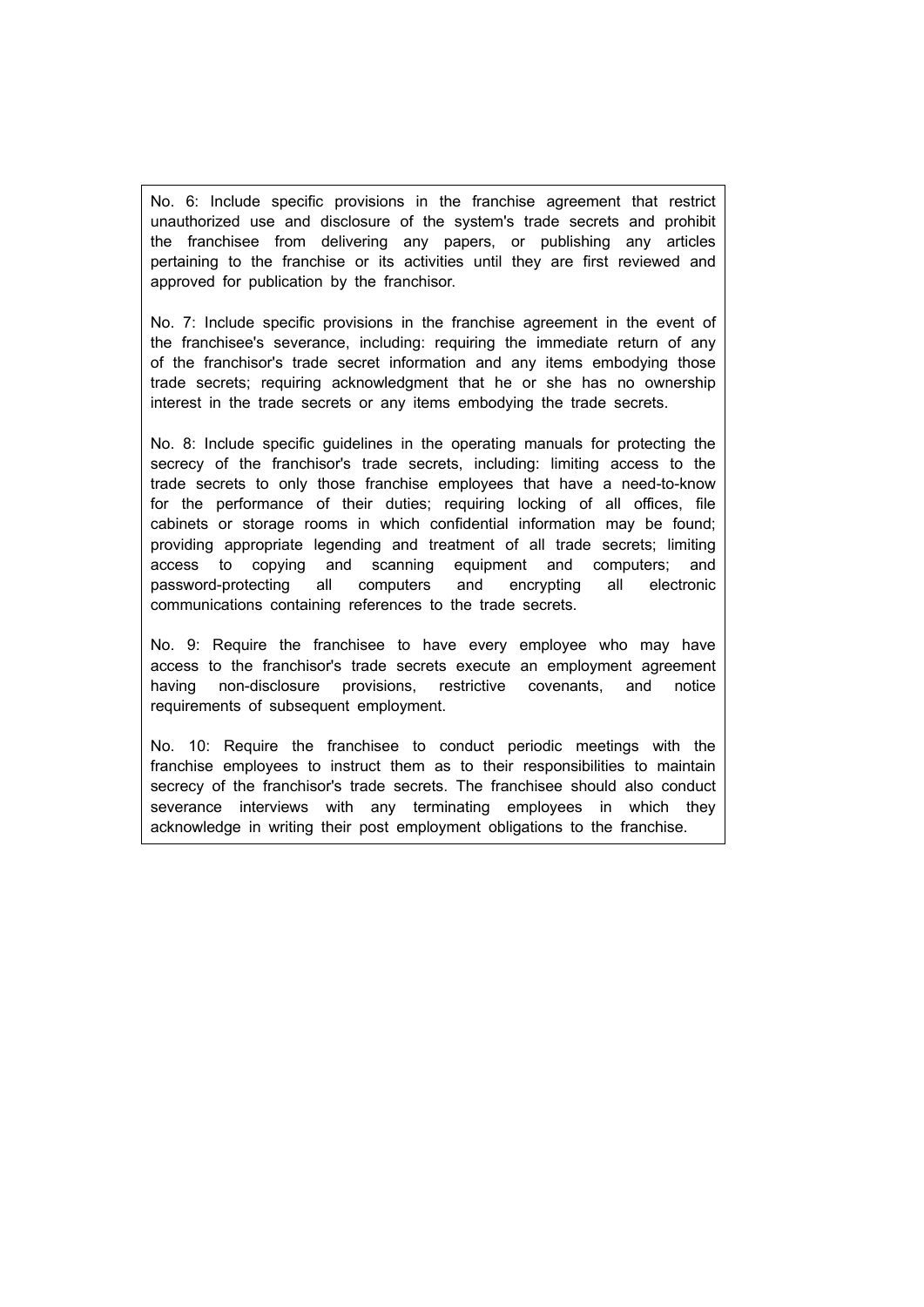# **LEARNING POINT 3: Managing a franchise relationship**

#### **1. The operations manual**

The operations manual is at the very heart of the franchise system and is critical for its success. It guides the franchisee through every step of the business and is a handy reference whenever questions arise and ultimately ensures consistency by the different franchise locations and the maintenance of quality standards.

# **The operations manual would generally include:**

#### **(1) Introduction**

- · brief summary of the franchise business
- · what the franchisee will have to do
- · what the franchisor will provide
- · details of the existing franchise network
- · the franchisor's business philosophy
- · trademark(s) and other intellectual property to be used
- **(2) system :** A detailed description of the system and each of its elements

### **(3) operating methods**

A list of what is required in order to operate the business should be set out, and could include (depending on the business):

- · equipment
- · how the equipment is to be operated
- · equipment problems
- · stock requirements
- · IT requirements (hardware and software)
- · vehicle requirements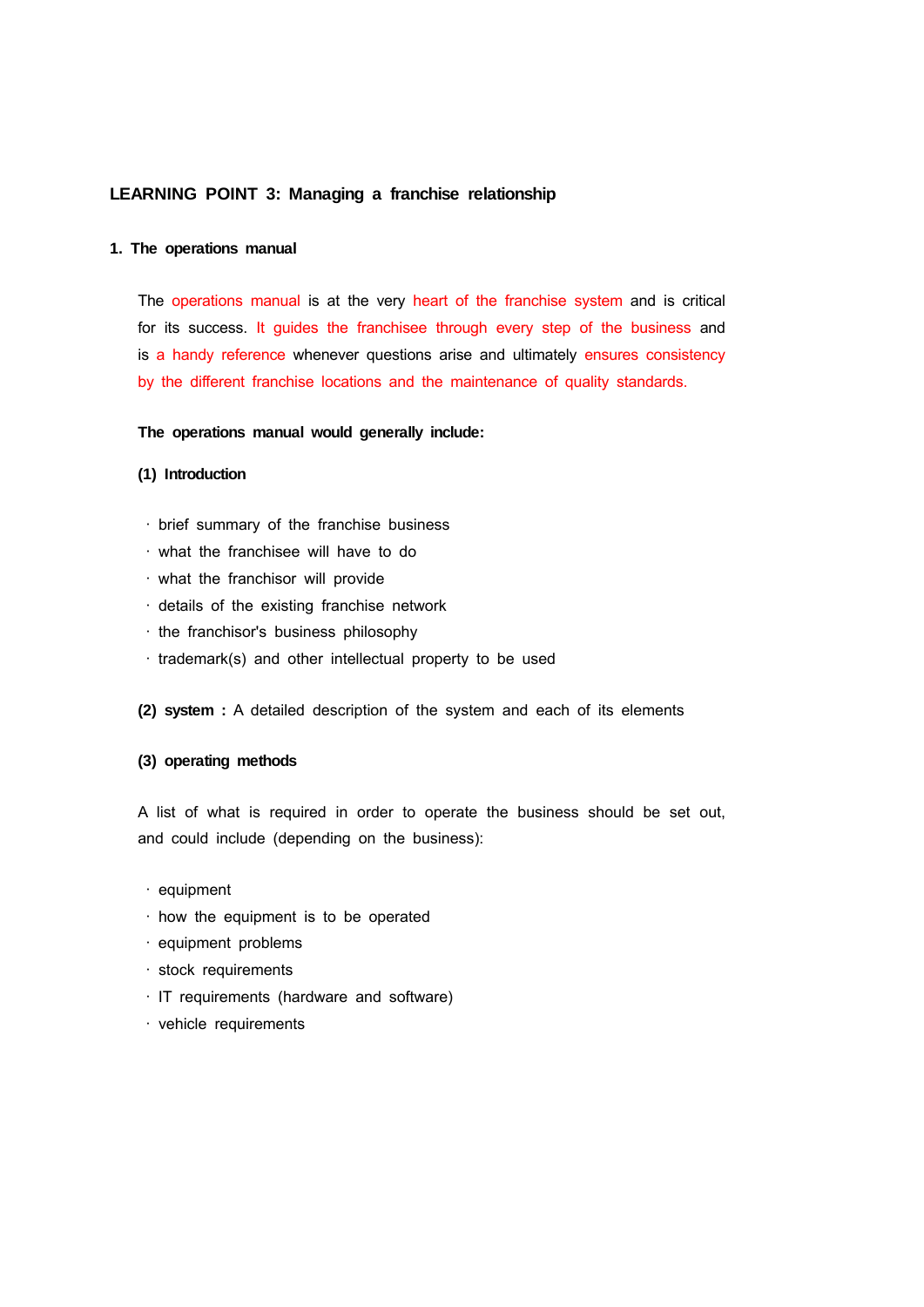### **(4) Operation instructions**

All matters relating to the operation of the business should be set out in detail and should include:

- · standard forms and procedures
- · financial records and reporting
- · payment of franchise fees
- · general accounting, tax matters; information on how to complete necessary forms
- · cash control and banking procedures
- · how to deal with cheques, debit cards and credit cards
- · staff requirements
- · staff uniforms
- · procedure for disciplining staff
- · summary of employment legislation
- · breakdown of job description for staff
- · opening times
- · trading patterns
- · purchasing requirements and stock levels
- · pricing policies
- · insurance

# **(5) Advertising and marketing recommedations**

- · Local news papers
- · public relations companies
- · launch procedures
- · marketing material
- · point-of-sale advertising
- · local advertising policy
- · recommendations in relation to public relations and advertising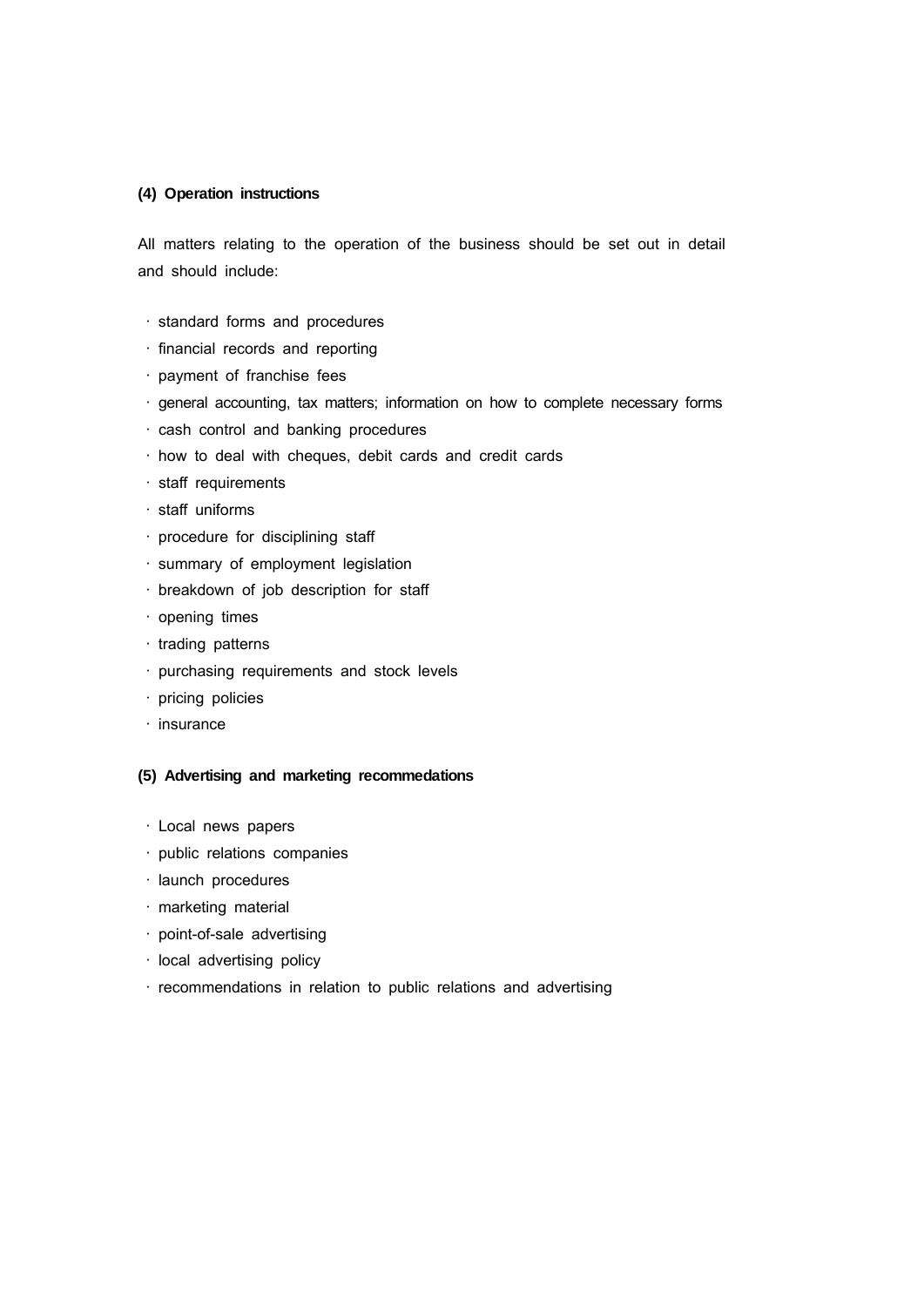# **(6) Outlet**

Suggested location of store

- · sotre layout
- · display and merchandising techniques
- · cleanliness
- · complaints procedures

### **(7) Standard forms**

All standard documentation and forms required to be used in the business should be set out.

- · business names act notices
- · accounting and financial forms
- · order forms
- · stationery
- · data protection act forms
- · contracts of employment

# **(8) Legal issues**

In countries which have detailed disclosure requirements, these requirements must be complied with. In countries which do not have such requirements, a summary of relevant legislation, licenses and permits should be provided.

# **(9) Franchisor's directory**

- · A list of the franchisor's employees with their job descriptions and reporting structure
- · useful telephone numbers and contact details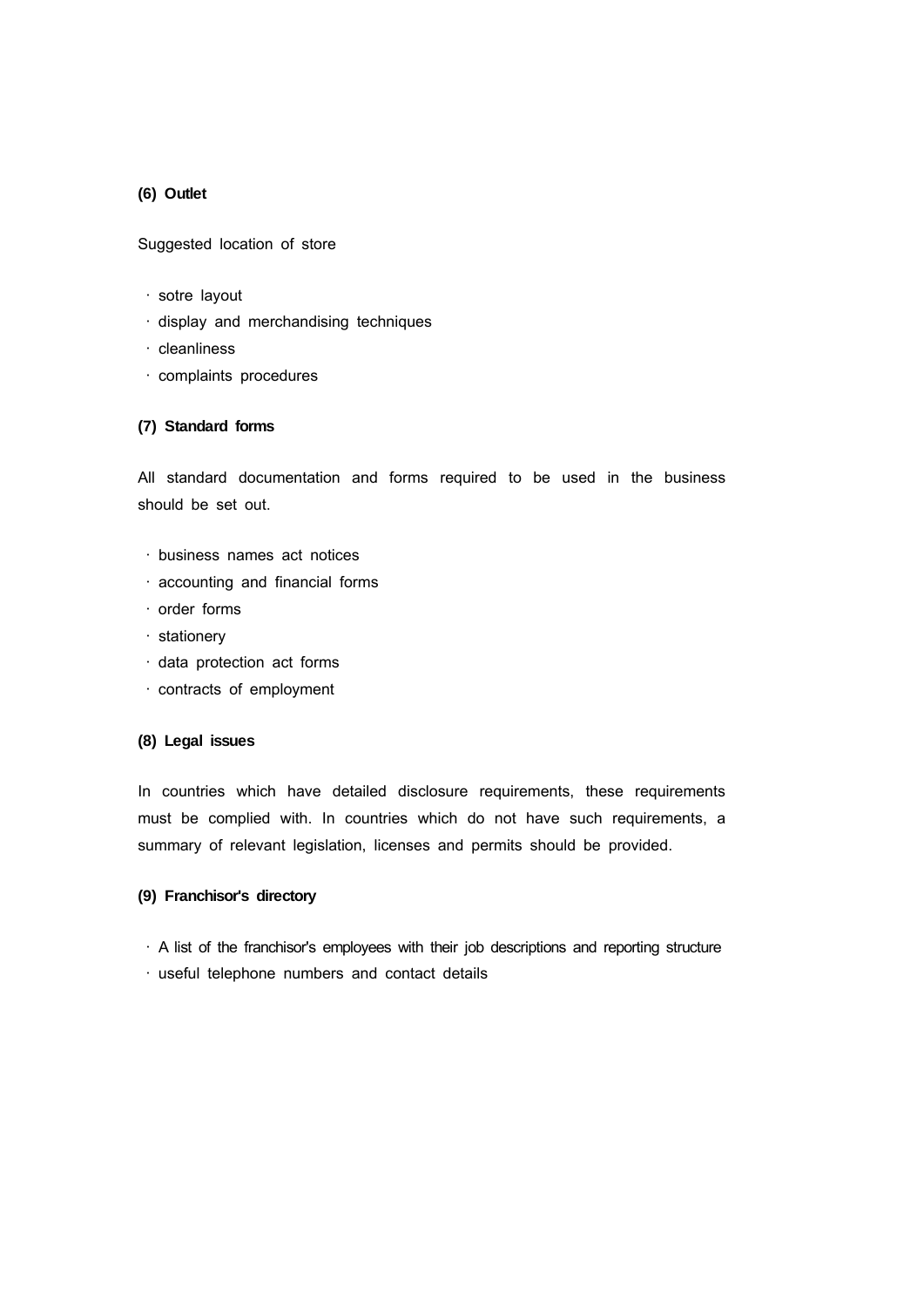# **2. Improvements and training**

#### **a. Improvements**

Inevitably during the course of the franchise both the franchisor and the franchisee will develop improvements. The Franchise Agreement will require the franchisor's improvements to be implemented by the franchisees and will also require the franchisees to pass on and license the improvements they develop to the franchisor. It is essential that there is a free interchange of ideas.

#### **b. Training**

Not only must initial training be provided because usually franchisees will have no knowledge of the franchised business but the Franchisor musts provide updating training.

The initial training is usually provided "free of charge" in the sense that its cost is included in the initial fee and continuing training should be provided at cost and not at a profit for the Franchisor because its purpose is to have a well trained franchise network.

# **3. Quality control**

#### **It is important to maintain quality control.**

Quality control is key to maintaining the appeal of the franchise and the value of the brand. In addition a trademark owner is under legal obligation to maintain quality control in the use of the mark when he licenses his trademark which is the case in franchising. If quality falls in one franchise outlet it will affect the whole franchise.

### **More Reference 3 Quality control**

The core of a franchise agreement is the licensing of a trademark which (together with other intellectual property rights such as trade secrets, copyrights, design rights and patents) underpins a brand. The brand is the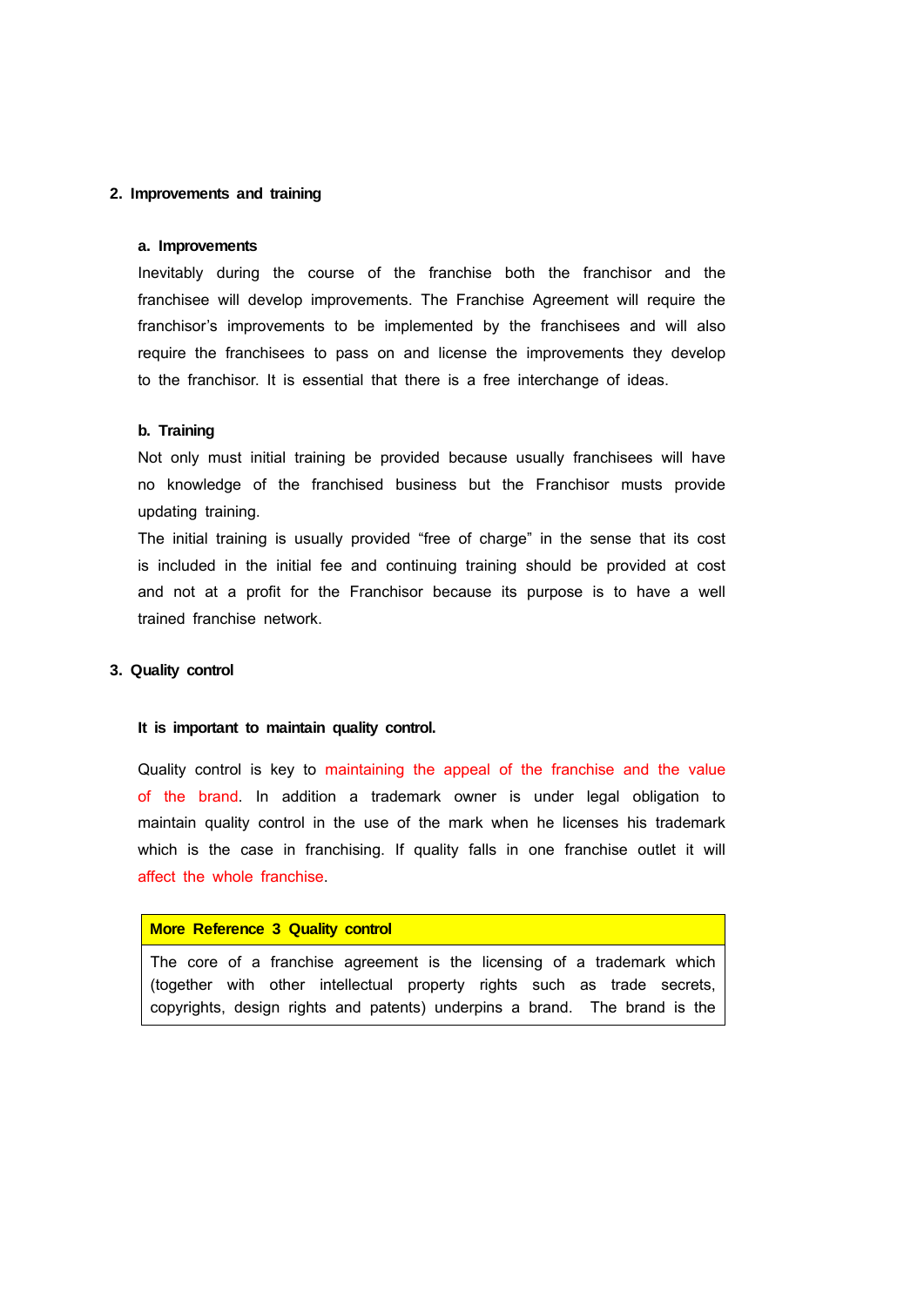lifeblood of the franchise. Protecting it and strengthening it is of crucial importance to both the franchisor and the franchisee; in the case of both parties, their success depends on the brand maintaining and, hopefully, strengthening its appeal.

In order to maintain its appeal, the brand must deliver on the quality and consistency of experience expected of it. A franchisor, having granted another party(the franchisee) the right to use the brand, must not and cannot divest itself of the responsibility of controlling the quality of the goods and services that are offered under the brand; it must also ensure that the entire visual and emotional experience of interacting with the brand remains consistent for the consumer. As a result, irrespective of which franchised outlet the consumer engages with, their experience of the product must be the same. The franchisor cannot divest itself of this responsibility because quality control is vital for maintaining the appeal of the franchise and the value of the goodwill associated with the brand. If quality standards fall in one franchise outlet, it will affect the whole franchise. Another reason why the franchisor cannot divest itself of this responsibility is because, as a trademark owner, it has a legal obligation to ensure that quality control is maintained by a trademark licensee(which in this case is the franchisee). If a franchisor does not continuously discharge this responsibility, then he may be deemed to have abandoned his trademark and may lose his trademark rights. Licensed trademarks which do not have proper quality control are called "naked licenses".

As illustrated above, the franchisor exercises considerable control over the way the franchisee operates the franchise so as to ensure that the entire franchise system adheres to certain predefined quality standards. Controlling quality begins at the point of franchisee selection, and continues throughout the lifetime of the operation of the franchise. The operations manual is the basis for the franchise operation and thus provides an objective basis for the quality standard against which the performance of the franchisee is measured. To ensure quality control, compliance with the requirements and standards set out in the operations manual must be guaranteed. Initial and on-going training, followed by regular scheduled and random visits to the franchisee's business, are important ways of ensuring that the franchise system is being followed in every respect and that the reputation of the brand remains intact.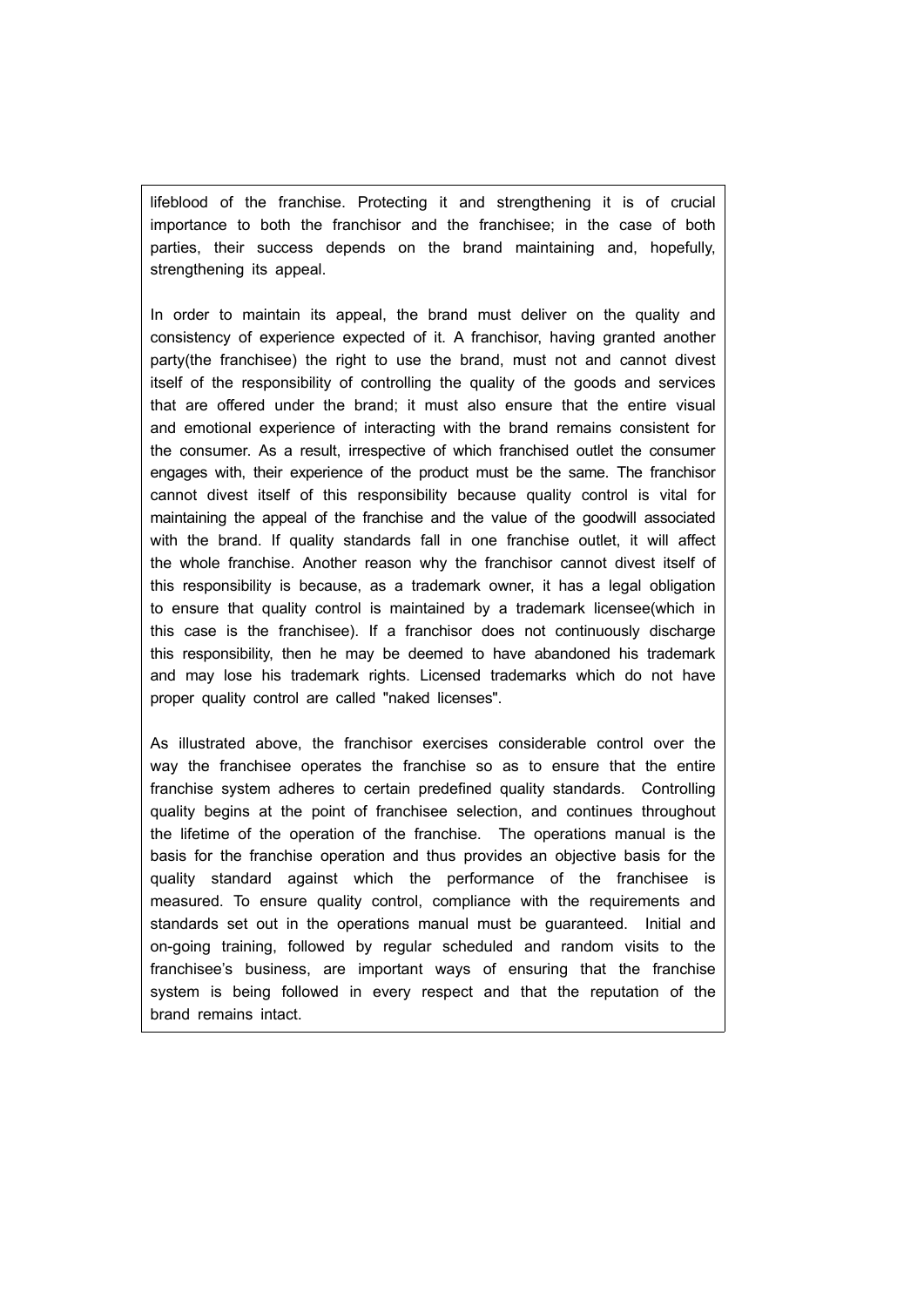#### **The operating manual is the starting point.**

It is the basis for the franchise operation and thus the standard against which the performance of the franchisee has to be measured. To ensure quality control, compliance with the standards set out in the operations manual must be ensured and enforced.

It is ensured through initial and on going training followed up by field visits. Today more and more of this is done through the internet where learning materials are made available, training videos and pod casts are accessible to all.

### **LEARNING POINT 4: Termination**

#### **1. Contract duration and renewal**

# **a. Contract duration**

The most common length for franchise contracts is five to ten years. A very small percentage of franchise agreements are for less than five years.

### **The advantage of having a five year term**

- · It enables a franchisor to submit an updated franchise agreement to a franchisee on renewal and also enables the franchisor to withhold renewal if the franshisee's performance has been poor.
- · Franchisors such as MacDonald's Burger King and KFC grant franchises for twenty years which mirror the lease of the premises which franchisees take and, of course, reflect the high start up costs involved.

#### **b. Contract renewal**

There is an expectation that in relation to a five year franchise agreement it would see two renewals and in respect of a ten year franchise agreement one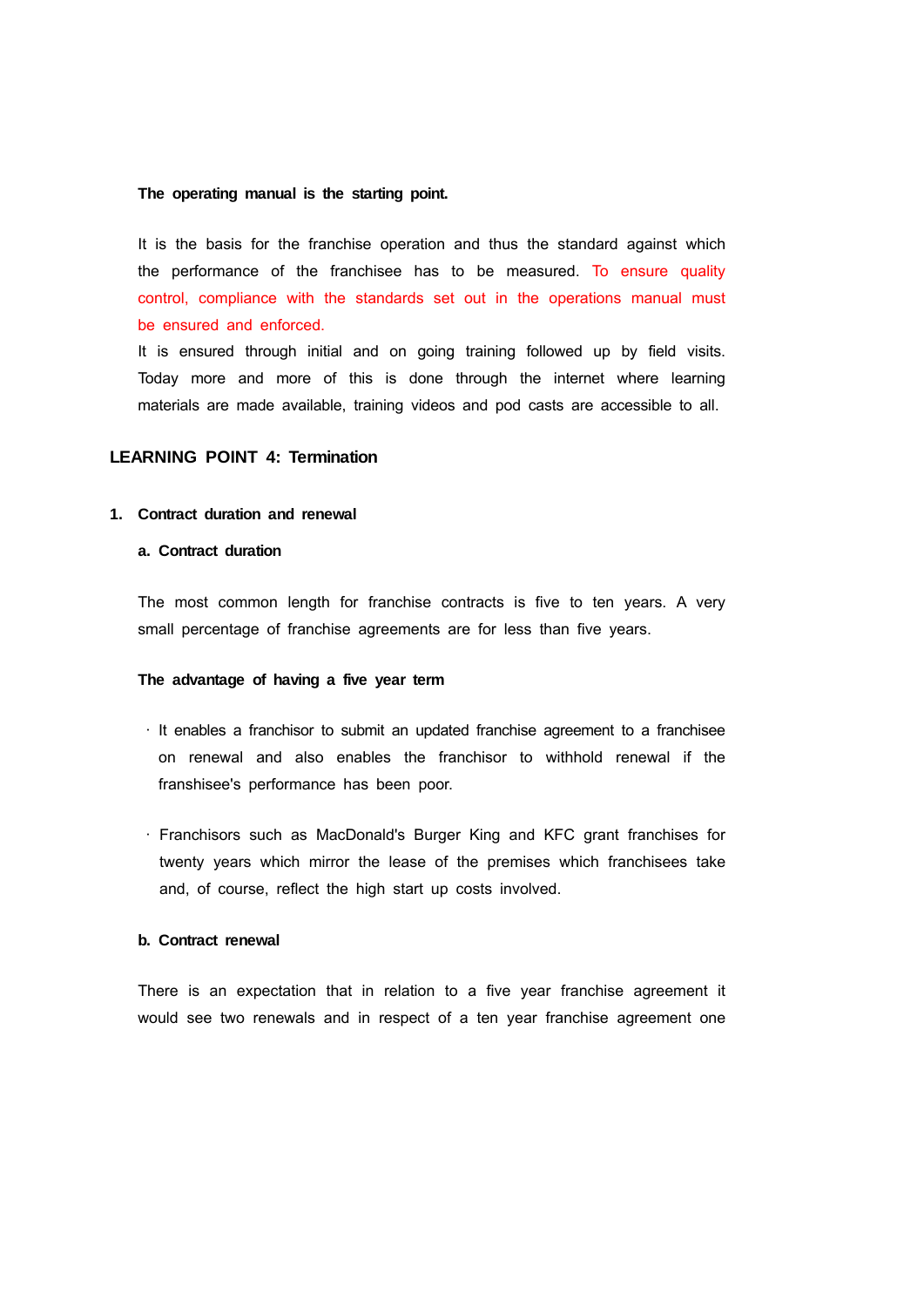renewal would be offered so that franchisees are guaranteed at least fifteen or twenty years assuming the conditions in the renewal clause have been complied with. On a resale the incoming franchisee should have a "guaranteed" period of time in which to operate the franchise. It should be equivalent to the time period that would be offered to a new franchisee rather than the remaining operating time of the original franchisee.

### **2. Default and termination**

A right to terminate is extremely important in franchising because to the outside world franchisees are the franchisor. As a result, if a franchisee is doing something worng, then it would be normal for franchisors to want to be able to take rapid action to avoid damage to the brand. Such action may include termination of the franchise agreement.



#### **A termination clause should:**

It should be clear and unambiguous about which situations entitle the franchisor to terminate.

 Courts generally dislike one party (especially if that party is economically more powerful than the other) having the right to terminate a long term contract for relatively minor breaches;

#### It should ensure that there is a termination procedure.

 Whilst some breaches are so serious that immediate termination is essential – these include a franchisee being involved in a competing business, passing on confidential information, encouraging other franchisees to breach their franchise agreement and deliberate under declaration of turnover, in other situations the franchisor needs to consider adopting a procedure of offering assistance first before threatening termination;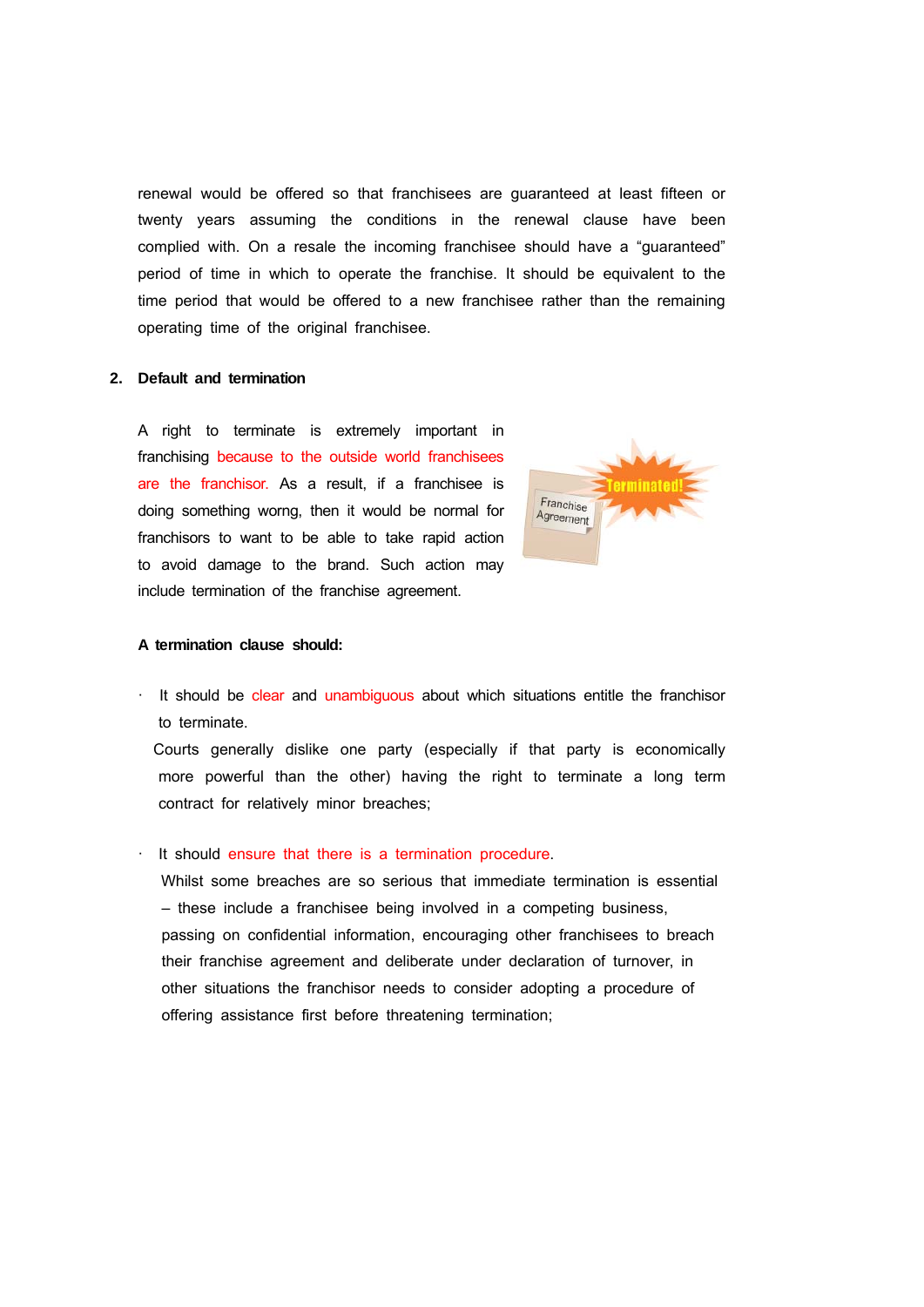#### **3. Dispute settlement**

Disputes are bound to arise and preventing them, managing them and resolving them are crucial for the long term health of the franchise.



The most common and the more appreciated of dispute settlement mechanisms are meditation and/or arbitration which are widely regarded as both less expensive and less time consuming compared to litigation.

The agreement should normally provide for the possibility of resorting to mediation and/or arbitration.

#### **Mediation and arbitration**

- · Arbitration as compared to mediation is closer to litigation in that a formal decision is delivered by the arbitrator and which is normally enforceable.
- · Mediation on the other hand is less formal. The parties select by consensus a mediator whose job is to facilitate the settlement of the dispute by enabling the parties to come to a mutually acceptable agreement. The mediator thus has no authority to decide a case as such but to enable the parties to reach a solution that is acceptable to both parties. During the mediation process the parties have the opportunity to present their respective positions to the mediator in the presence of each other and in private to the mediator. All such private discussions would of course be confidential.

# **More Reference 4**‐**1 Common Areas of Conflict**

The two guiding principles governing the resolution of franchise disputes are: first, if at all possible, franchisors should avoid adopting a heavy-handed legalistic approach; second, franchisors should not give the franchise network the impression that they are a "soft touch" and that franchisees may choose which provisions of the franchise agreement and operations manual they wish to comply with. It is not easy to reconcile these two principles.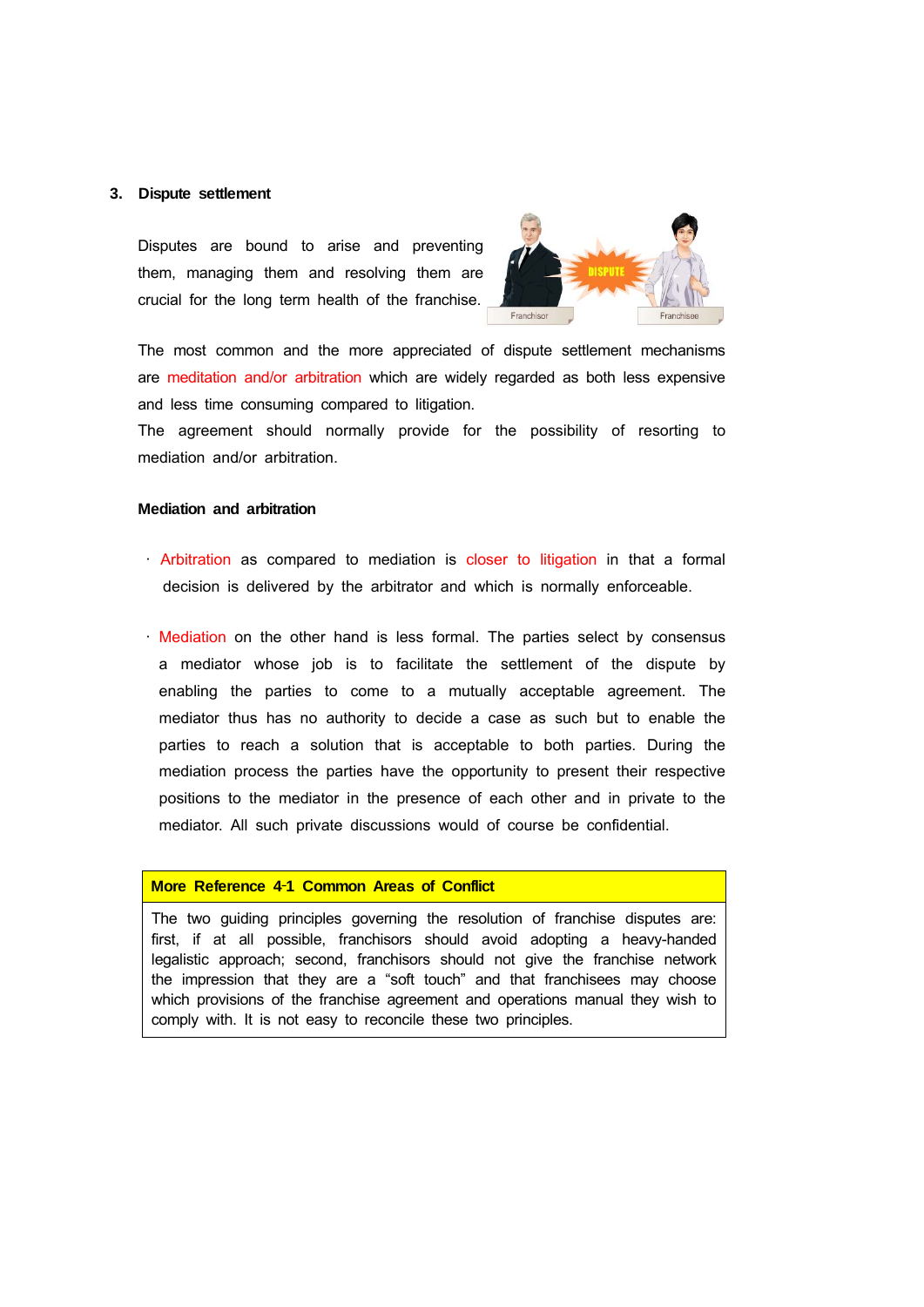Franchisors should not adopt a heavy-handed and legalistic approach to franchise disputes, except in the case of very serious breaches of the franchise agreement. Examples of such breaches would include where a franchisee is encouraging other franchisees to breach their franchise agreements; is disclosing confidential information; is misusing the trademarks or other intellectual property of the franchise; is intending to set up a competing business; is refusing to pay fees. In these scenarios, the franchisor's primary obligation is to take rapid and effective action, so that the franchisee does not "get away with it" and also so that the right message is communicated to the other members of the franchise network. In cases of "non life-threatening" disputes, franchisors should try to engage in a dialogue with their franchisees and find a resolution. Ideally, this process would involve negotiation, and if that fails, mediation and, finally, arbitration. Litigation should be the last resort. The resolution of disputes would be facilitated if parties involved in franchise agreements, when executing a contract, were to include a dispute resolution clause providing for WIPO Mediation followed, in the absence of a settlement, by Expedited Arbitration.

Some Common Areas of Conflict

# **1. Failure to make payments**

One of the main reasons that disputes arise in franchise relationships (often called "royalty resentment") is the failure to make royalty payments by a franchisee whose business has reached a mature stage, and who resents paying the franchisor for what is perceived to be little in return.

### **2. Site selection and encroachment**

Usually, the franchisee is responsible for site selection, and the franchisor is obliged to assist in this process but, ultimately, has the right to reject the site chosen by the franchisee. The rejection of sites chosen by the franchisee has given rise to a number of disputes. Similarly, the perceived encroachment by the franchisor on the territory granted to the franchisee by opening competing franchises near the franchisee's allocated territory has given rise to disputes. Additional practices which may be disputed by the franchisee include where the franchisor is competing with the franchisee's business by using other means such as Internet sales or distribution of its products through other outlets in the franchisee's territory.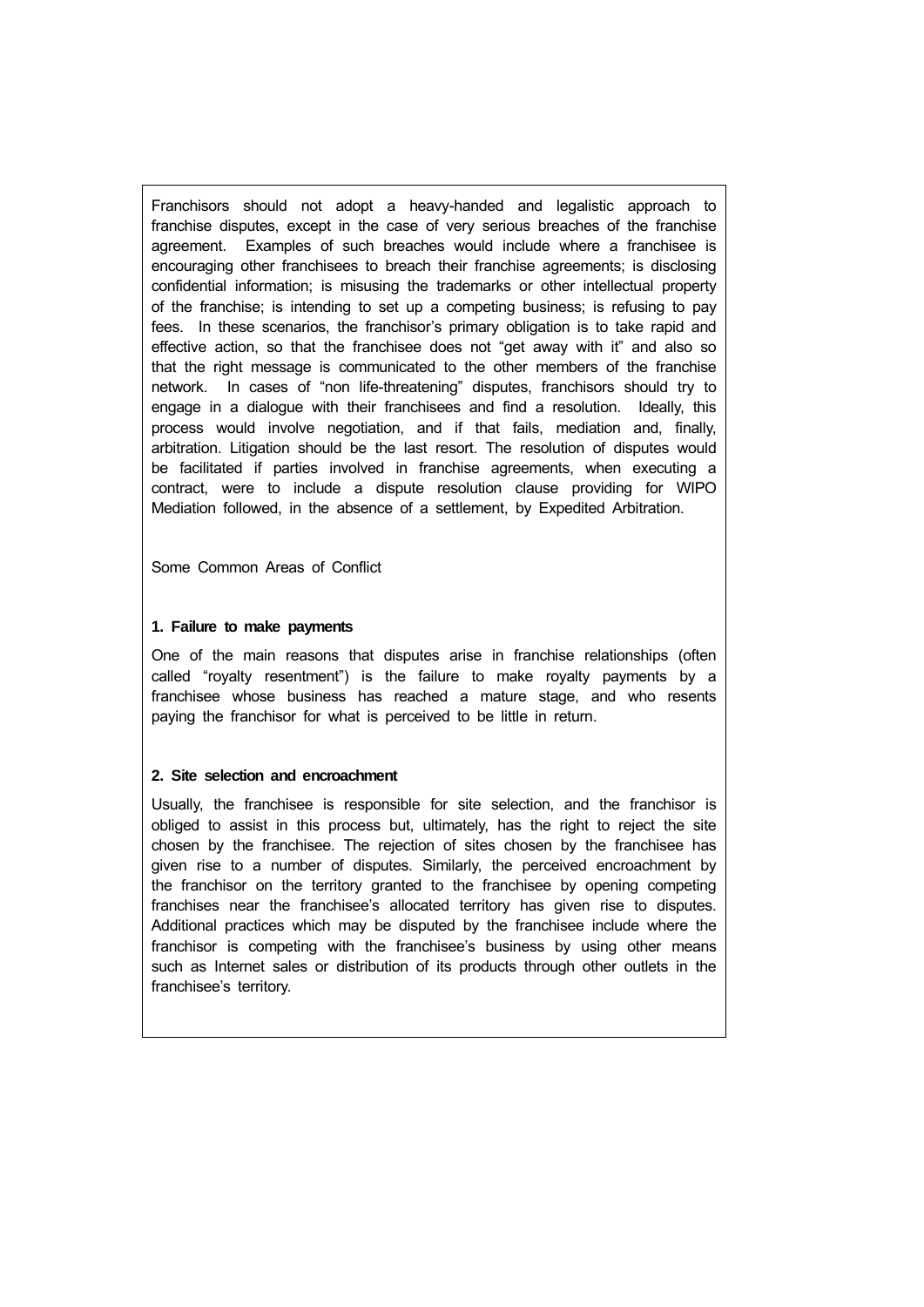# **3. Accounting practices and procedure**

The franchise agreement imposes on the franchisee the responsibility to report to the franchisor a range of information from which the franchisor can judge performance, verify royalty payments, and ensure that obligations are being met. Failure to supply such information is a common ground for disputes.

# **4. Misuse of advertising funds**

A common advertising fund, to which all franchisees contribute, is usually maintained in order to fund the advertising of the franchise in general. The use of this fund as a ready source of capital for other purposes by the franchisor is considered misuse, and has given rise to litigation.

# **5. Supervision and support**

One of the attractive aspects of franchising as a way of doing business is the ongoing support provided by the franchisor to the franchisee throughout the duration of the franchise agreement. Conversely, failure to provide the agreed training and support often leads to litigation.

# **6. Approved suppliers**

In order to maintain quality control it is standard practice for franchisors to require franchisees to purchase certain items from approved suppliers, including, in some cases, the franchisor itself. Franchisees who discover that they can buy the same things elsewhere for less may not source from alternative suppliers without the consent of the franchisor.

# **7. Raw material pricing**

Where the franchisor receives rebates from manufacturers, and does not pass these on to the franchisees, this creates disaffection. Franchisees expect economies of scale as a result of being part of a franchised system; as such, they expect to purchase raw materials at a lower price than would be the case if they purchased them on their own. This leads to conflict when franchisees believe their competitors have lower input costs.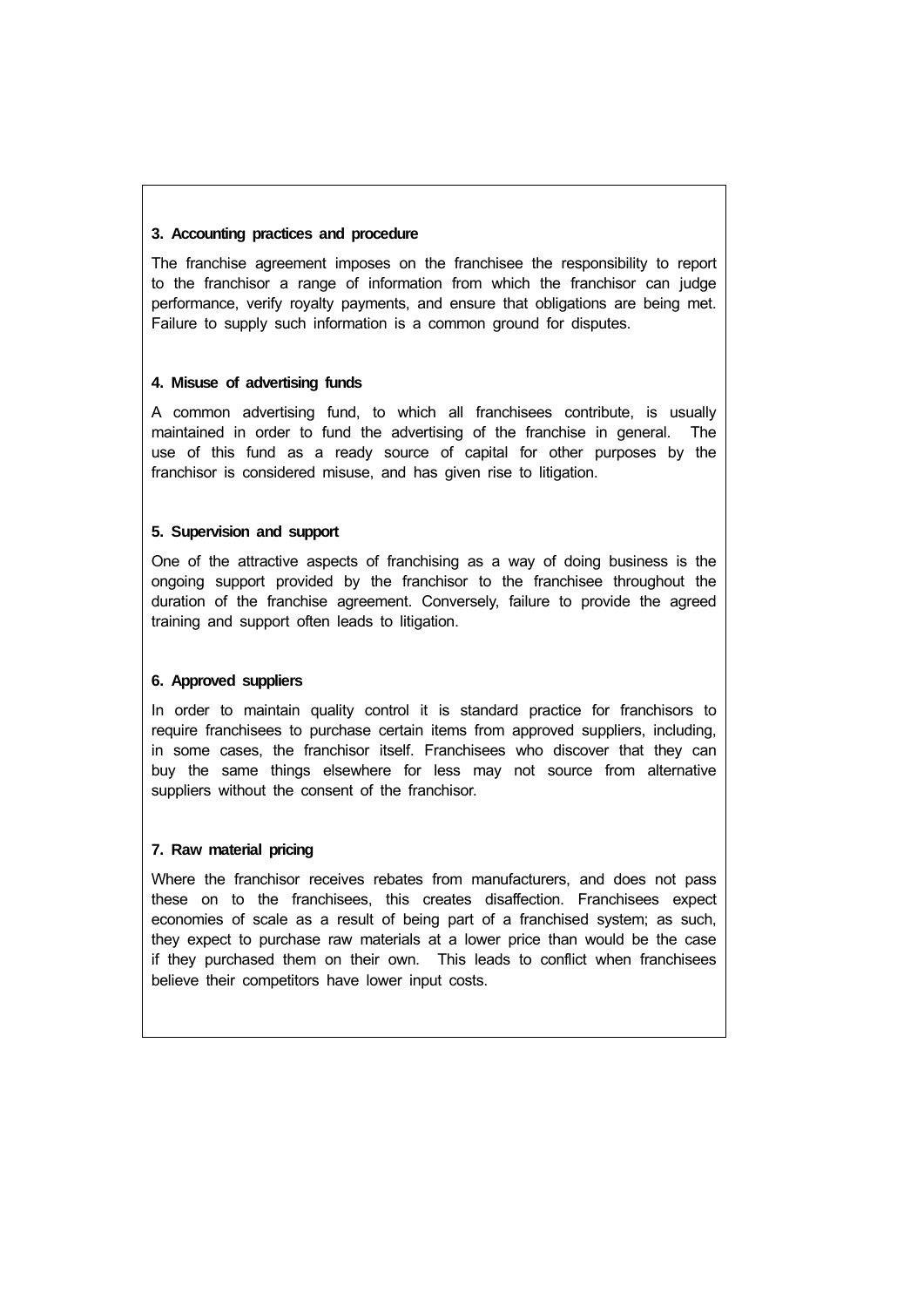### **8. Unequal treatment**

If benefits are offered to one franchisee they should, in general, be offered to all other franchisees in the system, unless it can be established that special circumstances warrant the benefits being offered to one particular franchisee only.

### **9. Transfers by franchisees**

If, for whatever reason, a franchisee wishes to sell the franchise, the franchisor should facilitate that process by identifying potential purchasers. Any potential purchasers suggested by the franchisee should only be rejected by the franchisor on "reasonable" grounds.

### **10. Misrepresentations by franchisor's management team and sales team**

Litigation has followed from misrepresentations made by a franchisor's employees to prospective franchisees in an effort to secure a franchisee. Typically, this involves inflated earnings claims or projections, or inaccurate initial investment requirements. It is therefore important that the franchisor's management team and sales team are properly apprised of the dangers of overzealous efforts to secure a franchisee, and are trained accordingly. Equally, in countries which have detailed disclosure requirements, care must be taken to comply with such requirements, as the failure to do so by the franchisor could result in action being taken by both the franchisee and the regulatory authorities.

### **11. Business system changes, re-branding**

The franchisor should, as far as possible, involve franchisees in their efforts to modify the franchise business system, or to re-brand. Such activities normally involve considerable costs; therefore, franchisees should be fully involved and in agreement with the proposed changes. If re-branding also involves changing the trademark or creating a variant of it, it would have legal consequences in terms of ownership and the right to use that mark; this issue would need to be dealt with and clarified appropriately.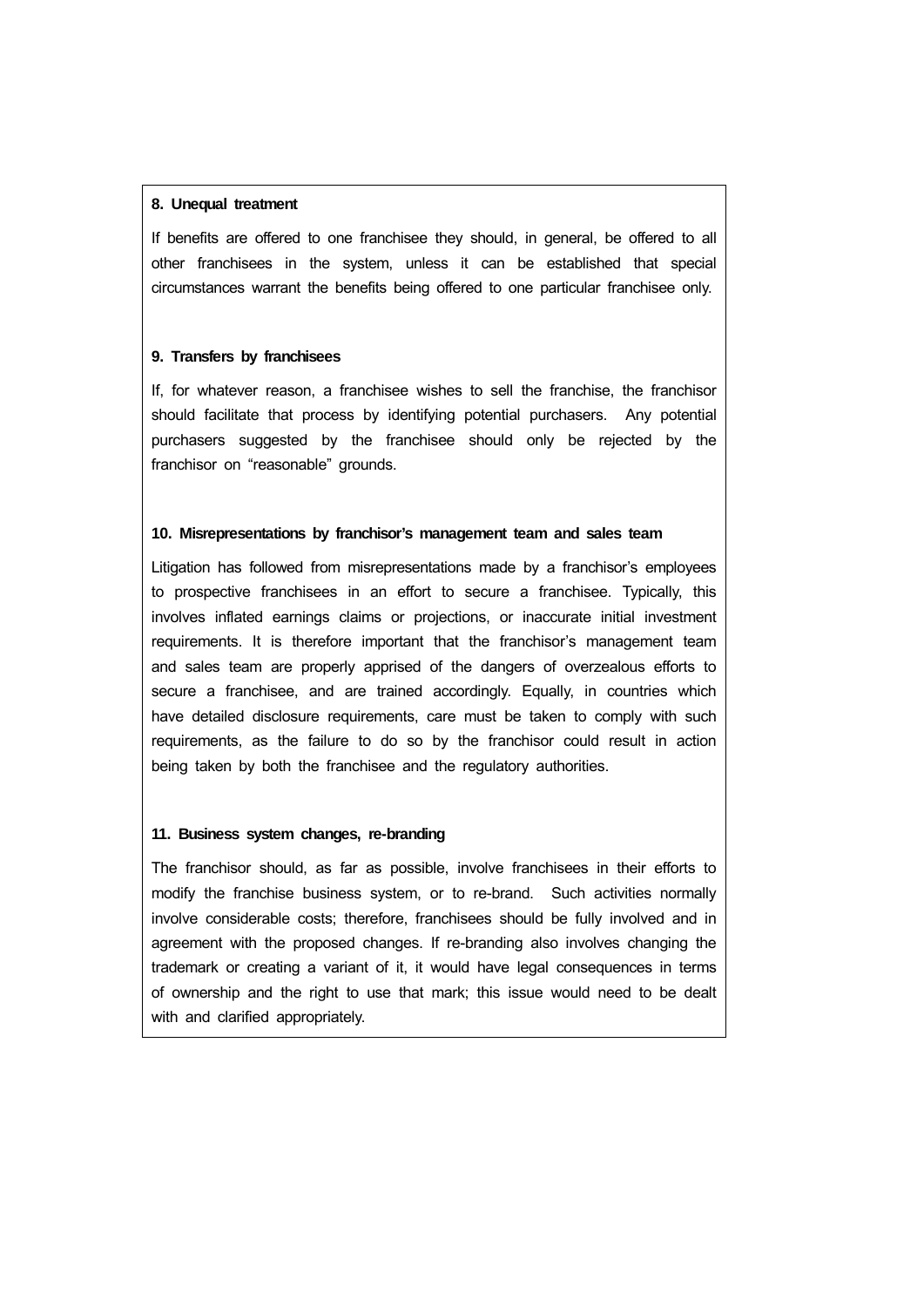# **12. Intellectual property disputes**

In general, disputes in relation to intellectual property will revolve around the failure by the franchisee to use the intellectual property granted by the franchisor in the prescribed manner; infringement of the intellectual property by third parties and issues as to whose obligation (and cost) it is to sue; the franchisee being sued by third parties for infringement of their intellectual property rights and the responsibility of the franchisor to join in the defense and/or indemnify the franchisee. Issues that may arise after termination of the franchise agreement include where the franchisee continues to use the intellectual property of the franchise, or discloses confidential information acquired during the franchise relationship. In a case where the franchisor attempts to prevent the franchisee from using the trademark after the termination of the franchise agreement, one of the common defenses used is that the franchisor failed to ensure that the franchisee adhere to specific quality control standards during the franchise relationship, and therefore, the franchisor has abandoned his rights in the trademark through a "naked license". Another example of an issue that may lead to an intellectual property dispute is where, at the time the franchise was launched, the franchisor had not obtained registered rights and the franchisee registers the mark in his own name. This type of scenario is normally dealt with by a clause in the agreement requiring the franchisee to transfer the trademark to the franchisor. A variation of the above scenario is where a franchisor operates under a specific brand but allows its franchisees to add a geographical description, such as "London" or "South West" or "UK". In such situations, franchisees sometimes claim to have rights to the trademark and their geographical description. For this reason, giving the franchisee the option of adding descriptors to the trademark should be avoided.

The incidence of disputes and misunderstandings may be minimized if proper records are maintained. In addition, a comprehensive effort on the part of the franchisor during the process of franchisee selection may help to either prevent or minimize future problems. Appropriate franchisee selection is crucial for the success of a franchise. While there are no guarantees, the fact that the franchisor has invested the requisite amount of time and energy into the process of carrying out a thorough evaluation of the franchisees' suitability and qualifications (experience, financial background, motivation and commitment) may help the franchisor to avoid future conflicts with their franchisees. Similarly, it is important that franchisees also carry out due diligence by seeking expert assistance and by carefully studying their potential financial obligations, so as to ensure that they can fulfill such obligations and ensure that the franchise business is financially profitable for them.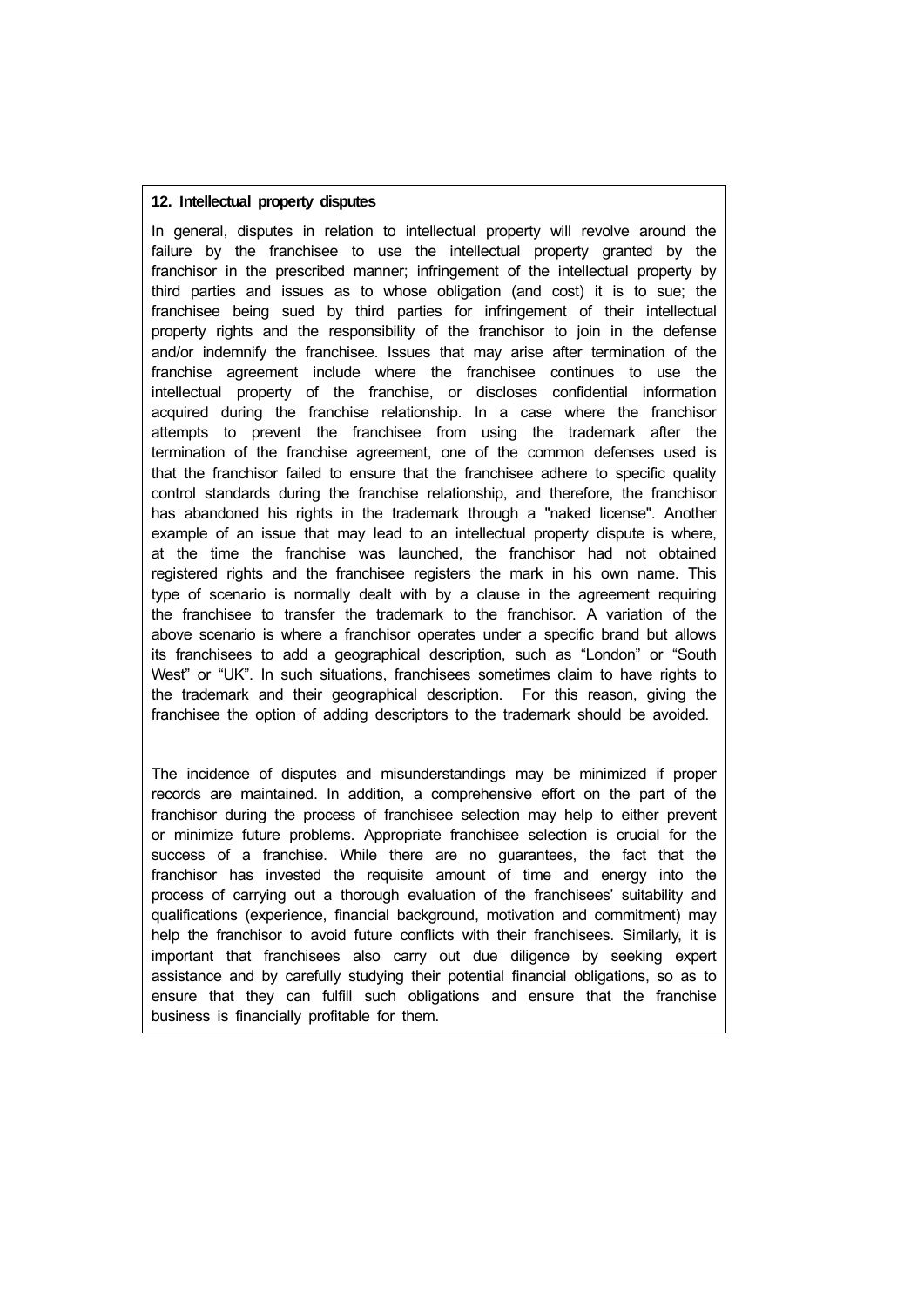#### **4. Post termination issues; non-competition clause**

Franchise agreements contain both "in term" and "post term" non compete covenants. The in term covenants prevent franchisees being involved in a competing business for so long as they are a franchisee. The prohibition should extend to the individuals who are a party to the agreement if the franchise is granted to a limited company. Similarly, post term covenants impose obligations after the termination of the agreement.

Non-compete covenants, preventing the ex-franchisee from being involved in a competing business, are considered restraints of trade and are enforceable only if they are "reasonable'. In determining whether they are reasonable, the following three factors are considered:

#### · The duration (time) of the restraint

In general, one year is a recommended maximum.

# · The scope of restricted activity

 Certain jurisdictions have laws that contain specific norms regulating this matter; therefore, it is important to review local legislation. The restriction should be confined to the scope of the franchised activity. For example, if the franchisee operated a burger restaurant, a non-compete which applied to "any food operation" is likely to be held invalid as overbroad.

# · The geographical area where the restraint applies

 Limit the non-compete area to the territory specified in the franchise agreement or, if no specific territory is noted, to the "customer area" of the franchisee's business. Therefore if 80% of the franchisee's customers live within 5 kilometers of the franchised premises, it would be unwise to extend the covenant any further.